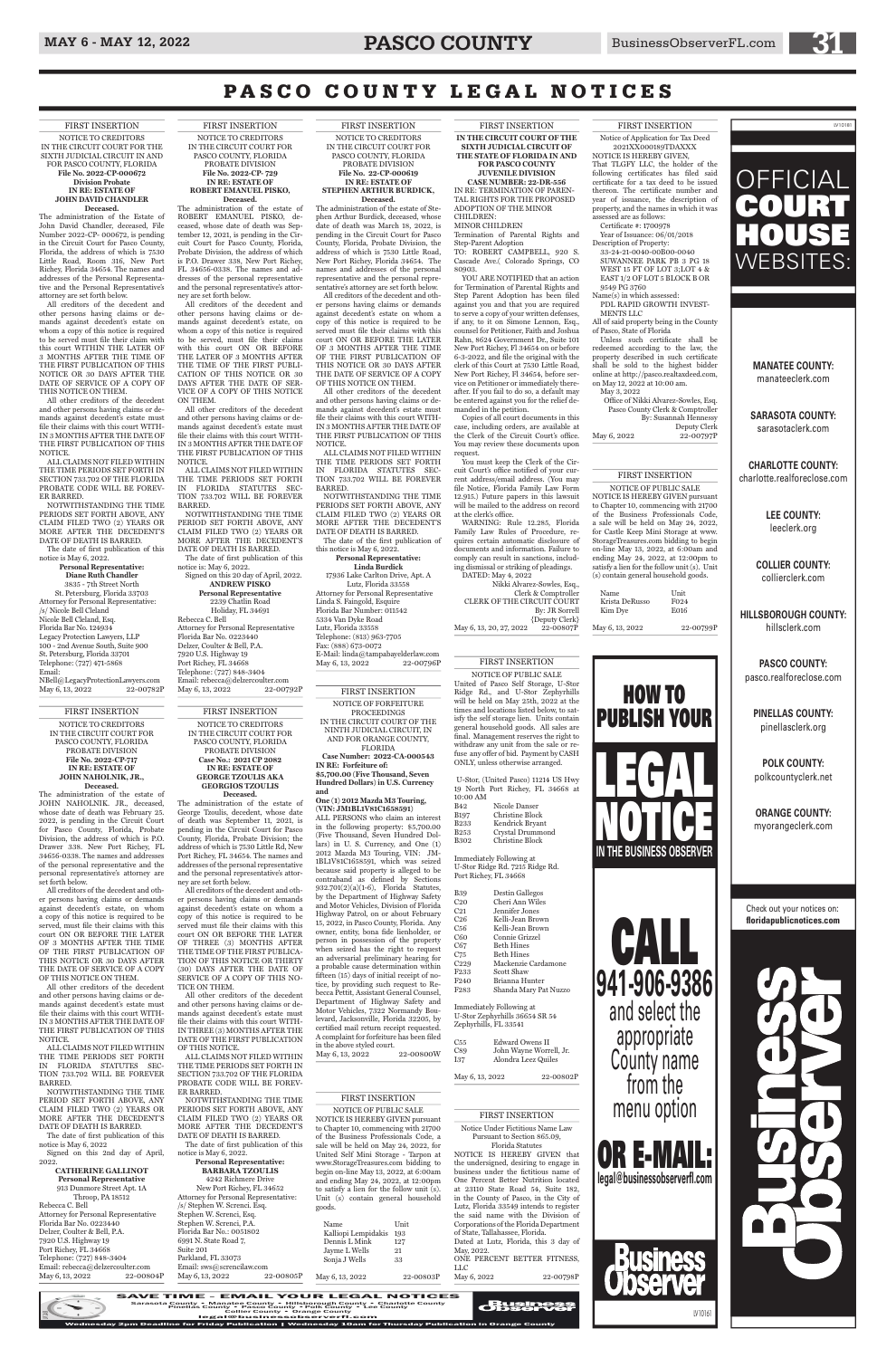# 32 BUSINESS OBSERVER **PASCO COUNTY** MAY 6 - MAY 12, 2022

#### NOTICE OF PUBLIC SALE

To satisfy the owner's storage lien, PS Orange Co. Inc. will sell at public lien sale on May 26, 2022, the personal property in the below-listed units, which may include but are not limited to: household and personal items, office and other equipment. The public sale of these items will begin at 09:30 AM and continue until all units are sold. The lien sale is to be held at the online auction website, www.storagetreasures.com, where indicated. For online lien sales, bids will be accepted until 2 hours after the time of the sale specified.

PUBLIC STORAGE # 25856, 4080 Mariner Blvd, Spring Hill, FL 34609, (352) 204-9059

Time: 09:30 AM

Sale to be held at www.storagetreasures.com.

0A160 - Popovich, George; 0A217 - Hite, Tarsha; 0A219 - Tucker, Erica; 0A227 - Ragone, Karen; 0B001 - Popovich, George; 0B002 - Popovich, George; 0B007 - Popovich, George; 0B106 - Owens, Corey; 0C128 - Stevens, Penny; 0D001 - Popovich, George; 0D036 - Marks, Thomas; 0E046 - darden, valerie; 0E163 - tennant, Clyde; 0E217 - Walker, Marlene

PUBLIC STORAGE # 27103, 11435 US Highway 19, Port Richey, FL 34668, (727) 478-2059

#### Time: 09:45 AM

Sale to be held at www.storagetreasures.com.

1023 - Douglass, Lance; 1042 - Meehan, Breanna m; 1080 - MATTA, CHELSEA; 1091 - Desanto, Alexis; 1093 - Payne, Miriah; 1161 - Martin, Samantha St; 1193 - City Facilities Management Santiago, Didier Perez; 1231 - JENKINS, TREVOR; 1233 -<br>Baldi, Mandy; 2034 - Shaw, Scott; 2050 - Correa, Heremias; 2060 - greenwood, shelly; 2256 - Meyers, Kyle; Christine; 3017 - Cabrera, Yisell; 3030 - Guthie, Shelly; 3037 - Strowbridge, Matteo; 3058 - Mee, Nuarra; 3140 - Boroff, Kenneth; 3213 - Maldonado, Andres; 3231 - Shaw, Scott; 3235 - Amorino, Albert; 3269 - Bentz, Amanda; 3284 - Card, Mariah; 3305 - cook, Christian; 3314 - Perez, Sarah

PUBLIC STORAGE # 25817, 6647 Embassy Blvd, Port Richey, FL 34668, (727) 491-5429

Time: 10:00 AM

Sale to be held at www.storagetreasures.com.

A0072 - Wood, Dakota; B0015 - Hackworth, David; D0008 - Kanaris, John; E1208 - Bryant, Antony; E1222 - Coffey, christopher; E1244 - Bickhardt, GREGORY; E2250 - bennett, josh; E2262 - Gregg, Shannon; E2284 - stiles, Amanda; E2295 - Gambaro, Jennifer

PUBLIC STORAGE # 25436, 6613 State Road 54, New Port Richey, FL 34653, (727) 493-0578

#### Time: 10:15 AM

Sale to be held at www.storagetreasures.com.

11017 - Betterly, Alicia; 11041 - Andrews, Julie; 11160 - Lekas, Phyllis; 11167 - Garner, Jodie; 11264 - Diaz, Alexandria A; 11268 - Hill, Krystal; 11291 - Faulkner, Christina; 12020 - dilan, Jasmine; 12157 - Jenkins, David; 12167 - Vaughn, Sabrina; 12191 - Meucci, Deedee; 12293 - goodall, timothy; 13040 - Colangelo, Justina; 13071 - Groh, Christine; 13175 - Pople, Dominic; 2533 - Klaussner, Peggy; 3016 - BREWER, JILL; 3047 - Flores, D'Angelo; 3049 - Petruzzi, Gina M; 3056 - Cavoto, Joseph; 3098 - Boren, William; 3143 - McGovern, Kayla; 3349 - Barefoot, Karen; 3355 - Reule, Kim; 3451 - Kane, Gail; 3459 - Ayala, Carlo; 3521 - Faloon, Kimberly; 3529 - Minett, Brandy; 3548 - Braden, Julie; 3549 - Kertesz, James; 4193 - Pettus, Lisa; 4251 - Cardone, Natalia; 4297 - Cave, George; 4460 - Crafton, Nicole; 4520 - Colmenero, Gretza; 4595 - Fullwood, Denice; 4683 buzan, fred; P111 - Weisgold, David

> **Personal Representative ANGELA ZIEHL IRWIN Ancillary Representative** 44855 Bootjack Road, Lake Linden, MI 49945 Attorney for Personal Representative C. BLAKE HOLTZHOWER, ESQUIRE Attorney for Personal Representative Florida Bar Number: 435487 E-mail: blake@chanelaw.com Secondary E-mail: servicelaw@chanelaw.com

PUBLIC STORAGE # 25808, 7139 Mitchell Blvd, New Port Richey, FL 34655, (727) 547-3392 Time: 10:30 AM Sale to be held at www.storagetreasures.com.

1118 - Beck, Bryan j; 1508 - delehanty, colleen; 2302 - Podejko, Anthony

**Deceased.**<br>The administration of the estate of ROBERT GEORGE THOMPSON a/k/a ROBERT G. THOMPSON, deceased, whose date of death was October 6, 2021, is pending in the Circuit Court for PASCO County, Florida, Pro-bate Division, the address of which is 7530 Little Rd., New Port Richey, FL 34654. The names and addresses of the personal representative and the personal representative's attorney are set forth below.

PUBLIC STORAGE # 26595, 2262 US Highway 19, Holiday, FL 34691, (727) 605-0911

Time: 10:45 AM

Sale to be held at www.storagetreasures.com.

NOTWITHSTANDING THE TIME PERIODS SET FORTH ABOVE, ANY CLAIM FILED TWO (2) YEARS OR MORE AFTER THE DECEDENT'S DATE OF DEATH IS BARRED.

097 - ramos, Jose; 100 - Jackson, Jason; 167 - Steinbeck, Daniel; 168 - Johnson, Aquiria; 205 - Atkinson, Michael; 220 - DiCristo, Toni; 223 - Schneider, Timothy; 232 - Kurish, Laura; 239 - Lopez, Mark; 259 - DiCristo, Toni; 362 - Hof, Amarilis; 449 - chambers, Rebecca; 452 - Moorehead, Susan; 473 - cobian, kevin; 502 - Dixon, John; 606 - Garrido, Sebastian 2005 - Booth, Christina; C026 - Pusateri, Eric; C027 - Velazquez, Zaida; D031 - Pusateri, Eric; D112 - Flowers, Deborah Lashan; F006 - Hopwood, Julia

The date of first publication of this notice is May 6, 2022. **Personal Representative:** JULIE BRIDGER 10139 Brandywine Lane Port Richey, Florida 34668 Attorney for Personal Representative: DONALD R. PEYTON Attorney Florida Bar Number: 516619; SPN #63606 7317 Little Road New Port Richey, FL 34654 Telephone: (727) 848-5997 Fax: (727) 848-4072 E-Mail: peytonlaw@yahoo.com Secondary E-Mail: peytonlaw2@gmail.com May 6, 13, 2022 22-00778P

Public sale terms, rules, and regulations will be made available prior to the sale. All sales are subject to cancellation. We reserve the right to refuse any bid. Payment must be in cash or credit card-no checks. Buyers must secure the units with their own personal locks. To claim tax-exempt status, original RESALE certificates for each space purchased is required. By PS Orangeco, Inc., 701 Western Avenue, Glendale, CA 91201. (818) 244-8080.

May 6, 13, 2022 22:00788P

FIRST INSERTION NOTICE TO CREDITORS IN THE CIRCUIT COURT FOR PASCO COUNTY, FLORIDA PROBATE DIVISION **File No. 2022-CP-000184 IN RE: ESTATE OF FREDERICK J. ZIEHL Deceased.** The administration of the estate of FREDERICK J ZIEHL deceased, whose date of death was July 6, 2022, is pending in the Circuit Court for Pasco County, Florida, Probate Division, the address of which is 38053 Live Oak Avenue, Dade City, Florida 33525. The names and addresses of the personal representative and the personal representative's attorney are

The date of first publication of this notice is May 6, 2022. **Personal Representative:**

Palm Harbor, Florida 34684 Attorney for Personal Representative: /s/ Spiro J. Verras Spiro J. Verras, Esq. Attorney Florida Bar Number: 479240 Verras Law, P.A. 31640 U.S. Highway 19 N., Suite 4 Palm Harbor, Florida 34684 Telephone: (727) 493-2900 Fax: (888) 908-5750 E-Mail: spiro@verras-law.com Secondary E-Mail: contact@verras-law.com May 6, 13, 2022 22-00779P set forth below.

All creditors of the decedent and other persons having claims or demands against decedent's estate, on whom a copy of this notice is required to be served, must file their claims with this court ON OR BE-FORE THE LATER OF 3 MONTHS AFTER THE TIME OF THE FIRST PUBLICATION OF THIS NOTICE OR 30 DAYS AFTER THE DATE OF SERVICE OF A COPY OF THIS NO-

TICE ON THEM.

All other creditors of the decedent and other persons having claims or demands against decedent's estate must file their claims with this court WITH-IN 3 MONTHS AFTER THE DATE OF THE FIRST PUBLICATION OF THIS

NOTICE.

ALL CLAIMS NOT FILED WITHIN THE TIME PERIODS SET FORTH IN FLORIDA STATUTES SEC-TION 733.702 WILL BE FOREVER

BARRED.

The date of first publication of this Notice is May 6, 2022.

NOTWITHSTANDING THE TIME PERIOD SET FORTH ABOVE, ANY CLAIM FILED TWO (2) YEARS OR MORE AFTER THE DECEDENT'S DATE OF DEATH IS BARRED. The date of first publication of this

5 Stephen Lane Hicksville, New York 11801 Attorney for Person Giving Notice BARBARA A. EPSTEIN, ESQ. Attorney Florida Bar Number: 917265 BARBARA A. EPSTEIN & ASSOCIATES, P.A. P.O. Box 847 New Port Richey, Florida 34656-0847 Telephone: (727) 845-8433 Fax: (727) 475-9822 E-Mail: barbeps@msn.com Secondary E-Mail: maryellen.leone@gmail.com May 6, 13, 2022 22-00781P

notice is May 6, 2022.

FIRST INSERTION NOTICE TO CREDITORS IN THE CIRCUIT COURT FOR PASCO COUNTY, FLORIDA PROBATE DIVISION **File No. 51-2022-CP-110-WS**

**Division I IN RE: ESTATE OF ROBERT GEORGE THOMPSON a/k/a ROBERT G. THOMPSON**

**Jane E. Statzman** 155 Oakdale Ave. Akron, OH 44302 Attorney for Personal Representative Rick W. Sadorf Florida Bar No. 0073008 Cook & Sadorf, PL d/b/a PLG Law 1744 N. Belcher Road, Suite 150 Clearwater, Florida 33765 Telephone: (727) 726-1514 Fax: (727) 726-9044 Primary E-mail: rick@plglawyer.com Secondary E-mail: sandra@plglawyer.com May 6, 13, 2022 22-00794P

All creditors of the decedent and other persons having claims or demands against decedent's estate on whom a copy of this notice is required to be served must file their claims with this court ON OR BEFORE THE LATER OF 3 MONTHS AFTER THE TIME OF THE FIRST PUBLICATION OF THIS NOTICE OR 30 DAYS AFTER THE DATE OF SERVICE OF A COPY OF THIS NOTICE ON THEM.

All other creditors of the decedent and other persons having claims or demands against decedent's estate must file their claims with this court WITH-IN 3 MONTHS AFTER THE DATE OF THE FIRST PUBLICATION OF THIS NOTICE.

NOTWITHSTANDING THE TIME PERIODS SET FORTH ABOVE, ANY CLAIM FILED TWO (2) YEARS OR MORE AFTER THE DECEDENT'S DATE OF DEATH IS BARRED. The date of the first publication of this notice is May 6, 2022. **Personal Representative: Diane Maguire** 13727 Lavender Ave Hudson, Florida 34667 Attorney for Personal Representative Patrick L. Smith Attorney Florida Bar Number: 27044 179 N. US HWY 27, Ste. F Clermont, FL 34711 Telephone: (352) 204-0305 Fax: (352) 833-8329 E-Mail: patrick@attorneypatricksmith.com Secondary E-Mail: becky@attorneypatricksmith.com May 6, 13, 2022 22-00795P

ALL CLAIMS NOT FILED WITHIN THE TIME PERIODS SET FORTH IN FLORIDA STATUTES SEC-TION 733.702 WILL BE FOREVER BARRED.

The project is located in Pasco County, Section(s) 26, 35, Township 25 South, Range 20 East. The permit applicant is Meadow Ridge Owner, LLC whose address is 2502 N. Rocky Point Drive, Suite 1050, Tampa, FL 33607. The Permit No. is 43027996.027.

FIRST INSERTION

NOTICE TO CREDITORS IN THE CIRCUIT COURT FOR PASCO COUNTY, FLORIDA PROBATE DIVISION **File No. File No.: 22-CP-0460-WS Division: I IN RE: ESTATE OF LAWRENCE COLIN KLAU a/k/a LAWRENCE KLAU**

**Deceased.**

The administration of the estate of LAWRENCE COLIN KLAU a/k/a LAWRENCE KLAU, deceased, whose date of death was February 13, 2022, is pending in the Circuit Court for Pasco County, Florida, Probate Division, the address of which is P.O. Box 338, New Port Richey, FL 34656-0338 Attn; Probate. The names and addresses of the personal representative and the personal representative's attorney are set forth below.

All creditors of the decedent and other persons having claims or demands against decedent's estate on whom a copy of this notice is required to be served must file their claims with this court ON OR BEFORE THE LATER OF 3 MONTHS AFTER THE TIME OF THE FIRST PUBLICATION OF THIS NOTICE OR 30 DAYS AFTER THE DATE OF SERVICE OF A COPY OF THIS NOTICE ON THEM.

All other creditors of the decedent and other persons having claims or demands against decedent's estate must file their claims with this court WITH-IN 3 MONTHS AFTER THE DATE OF THE FIRST PUBLICATION OF THIS NOTICE.

ALL CLAIMS NOT FILED WITHIN THE TIME PERIODS SET FORTH IN FLORIDA STATUTES SEC-TION 733.702 WILL BE FOREVER BARRED.

NOTWITHSTANDING THE TIME PERIODS SET FORTH ABOVE, ANY CLAIM FILED TWO (2) YEARS OR MORE AFTER THE DECEDENT'S DATE OF DEATH IS BARRED.

> 34667 intends to register the said name in PASCO county with the Division of Corporations, Florida Department of State, pursuant to section 865.09 of the Florida Statutes. 22-00786P

**Spiro J. Verras** 31640 U.S. Highway 19 N. Suite 4

> FIRST INSERTION NOTICE TO CREDITORS (Summary Administration) IN THE CIRCUIT COURT FOR PASCO COUNTY, FLORIDA PROBATE DIVISION **File No. 512022CP000473CPAXWS Division I IN RE: ESTATE OF**

> May 6, 13, 2022 22-00777P

**JOSEPH ABRUSCATI Deceased.**

TO ALL PERSONS HAVING CLAIMS OR DEMANDS AGAINST THE ABOVE ESTATE:

**Personal Representative: MICHAEL L. ALBAND** 10015 Trinity Blvd., Suite 101 Trinity, FL 34655 for Personal Representative: DAVID J. WOLLINKA Attorney Florida Bar Number: 608483 WOLLINKA & WOLLINKA, ATTORNEYS AT LAW 10015 TRINITY BLVD., SUITE 101 TRINITY FL 34655 Telephone: (727) 937-4177 Fax: (727) 478-7007 E-Mail: pleadings@wollinka.com Secondary E-Mail: jamie@wollinka.com May 6, 13, 2022 22-00806P

You are hereby notified that an Order of Summary Administration has been entered in the estate of JOSEPH ABRUSCATI, deceased, File Number 512022CP000473CPAXWS, by the Circuit Court for Pasco County, Florida, Probate Division, the address of which is PO Box 338, New Port Richey, Florida 34656-0338; that the decedent's date of death was January 14, 2022; that the total value of the estate is \$100.00 and that the names and addresses of those to whom it has been assigned by such order are:

Name Address JOSEPH ABRUSCATI as Successor Trustee of THE ABRUS-CATI FAMILY TRUST UTD the 28th day of November, 2000 5 Stephen Lane Hicksville, NY 11801

#### ALL INTERESTED PERSONS ARE NOTIFIED THAT:

All creditors of the estate of the decedent and persons having claims or demands against the estate of the decedent other than those for whom provision for full payment was made in the Order of Summary Administration must file their claims with this court WITHIN THE TIME PERIODS SET FORTH IN FLORIDA STATUTES SECTION 733.702. ALL CLAIMS AND DEMANDS NOT SO FILED WILL BE FOREVER BARRED. NOT-WITHSTANDING ANY OTHER APPLICABLE TIME PERIOD, ANY CLAIM FILED TWO (2) YEARS OR MORE AFTER THE DECEDENT'S DATE OF DEATH IS BARRED.

#### **Person Giving Notice: JOSEPH ABRUSCATI**

FIRST INSERTION NOTICE TO CREDITORS IN THE CIRCUIT COURT FOR PASCO COUNTY, FLORIDA PROBATE DIVISION **CASE NO.: 2022CP000359CPAXWS DIVISION: J IN RE: ESTATE OF**

#### **EVELYN K. STARTZMAN Deceased.**

If you have been served with a copy of this notice and you have any claim or demand against the decedent's estate, even if that claim is unmatured, contingent, or unliquidated, you must file your claim with the court ON OR BEFORE THE LATER OF A DATE THAT IS 3 MONTHS AFfER THE FIRST PUB-LICATION OF THIS NOTICE OR 30 DAYS AFTER YOU RECEIVE A COPY OF THIS NOTICE

All other creditors of the decedent and other persons who have claims or demands against the decedent's estate, including unmatured, contingent, or unliquidated claims, must file their claims with the Court ON OR BEFORE THE DATE THAT IS 3 MONTHS AFfER THE FIRST PUBLICATION OF THIS NOTICE.

ALL CLAIMS NOT FILED WITHIN THE TIME PERIODS SET FORTH IN SECTION 733.702 FLORIDA STAT-UTES, WILL BE FOREVER BARRED. EVEN IF A CLAIM IS NOT

BARRED BY THE LIMITATIONS DESCRIBED ABOVE, ALL CLAIMS THAT HAVE NOT BEEN FILED WILL BE BARRED TWO YEARS AF-TER DECEDENT'S DEATH.

The address of the court where this probate is pending is: Pasco County Clerk of Court, Attn.: Probate, P.O. Box 338, New Port Richey, FL 34656 The date of death of the decedent is:

December 25, 2021

The date of the first Publication of this notice is May 6, 2022.

#### **Personal Representative:**

FIRST INSERTION

NOTICE TO CREDITORS IN THE CIRCUIT COURT FOR PASCO COUNTY, FLORIDA **File No. 2022 CP 650 Division Probate IN RE: ESTATE OF MANUEL MOREIRA DESOUSA Deceased.**

The administration of the estate of Manuel Moreira DeSousa, deceased, whose date of death was February 26, 2022, is pending in the Circuit Court for Pasco County, Florida, Probate Division, the address of which is POB 338, New Port Richey, FL 34656. The names and addresses of the personal representative and the personal representative's attorney are set forth below.

All creditors of the decedent and other persons having claims or demands against decedent's estate on whom a copy of this notice is required to be served must file their claims with this court ON OR BEFORE THE LATER OF 3 MONTHS AFTER THE TIME OF THE FIRST PUBLI-CATION OF THIS NOTICE OR 30 DAYS AFTER THE DATE OF SER-VICE OF A COPY OF THIS NOTICE ON THEM.

All other creditors of the decedent and other persons having claims or demands against decedent's estate must file their claims with this court WITH-IN 3 MONTHS AFTER THE DATE OF

THE FIRST PUBLICATION OF THIS NOTICE.

ALL CLAIMS NOT FILED WITHIN THE TIME PERIODS SET FORTH IN FLORIDA STATUTES SEC-TION 733.702 WILL BE FOREVER BARRED.

FIRST INSERTION **NOTICE OF FINAL AGENCY ACTION BY THE SOUTHWEST FLORIDA WATER MANAGEMENT DISTRICT**

Notice is given that the District's Final Agency Action is approval of the application for an Environmental Resource Permit to serve Commercial activities on 30.40 acres known as Epperson South Towncenter East Road.

The file(s) pertaining to the project referred to above is available for inspection Monday through Friday except for legal holidays, 8:00 a.m. to 5:00 p.m., at the Southwest Florida Water Management District, 7601 U.S. Highway 301 North, Tampa, Florida 33637.

#### NOTICE OF RIGHTS

Any person whose substantial interests are affected by the District's action regarding this matter may request an administrative hearing in accordance with Sections 120.569 and 120.57, Florida Statutes (F.S.), and Chapter 28-106, Florida Administrative Code (F.A.C.), of the Uniform Rules of Procedure. A request for hearing must (1) explain how the substantial interests of each person requesting the hearing will be affected by the District's action, or proposed action; (2) state all material facts disputed by each person requesting the hearing or state that there are no disputed facts; and (3) otherwise comply with Chapter 28-106, F.A.C. A request for hearing must be filed with and received by the Agency Clerk of the District at the District's Tampa address, 7601 US Hwy. 301, Tampa, FL 33637-6759 within 21 days of publication of this notice (or within14 days for an Environmental Resource Permit with Proprietary Authorization for the use of Sovereign Submerged Lands). Failure to file a request for hearing within this time period shall constitute a waiver of any right such person may have to request a hearing under Sections 120.569 and 120.57, F.S.

Because the administrative hearing process is designed to formulate final agency action, the filing of a petition means that the District's final action may be different from the position taken by it in this notice of agency action. Persons whose substantial interests will be affected by any such final decision of the District in this matter have the right to petition to become a party to the proceeding, in accordance with the requirements set forth above.

Mediation pursuant to Section 120.573, F.S., to settle an administrative dispute regarding the District's action in this matter is not available prior to the filing of a request for hearing.

May 6, 2022 22-00787P

NOTICE TO CREDITORS **RE: MARY E. TEACHOUT, Deceased.**

TO: ALL PERSONS HAVING CLAIMS OR DEMANDS AGAINST THE ABOVE NAMED DECEDENT

The above-named Decedent, established a Living Trust, entitled MARY E. KRONEMEYER LIVING TRUST-Dated OCTOBER 25, 2002. The name(s) and address(es) of the

Trustee(s) is/are set forth below. ALL INTERESTED PERSONS ARE NOTIFIED THAT:

All creditors of the decedent and other persons having claims or demands against decedent's Trust (and/ or estate) must file their claims with the Trustee listed below WITHIN THREE MONTHS AFTER THE DATE OF THE FIRST PUBLICATION OF THIS

NOTICE.

ALL CLAIMS AND DEMANDS NOT SO FILED WILL BE FOREVER

BARRED.

The date of first publication of this

Notice is May 6, 2022.

May 6, 13, 2022

**TAMIE E. FOOTE, Trustee** 18 Clymer Cir., Dover, DE. 19901

 $302 - 222 - 3466$ <br>2022 22-00793P

FICTITIOUS NAME NOTICE Notice is hereby given that HERBERT J GRAY, OWNER, desiring to engage in business under the fictitious name of SURGE GRAPHIX located at 8530 ASHBURY DR, HUDSON, FLORIDA

FIRST INSERTION NOTICE TO CREDITORS IN THE CIRCUIT COURT FOR PASCO COUNTY, FLORIDA PROBATE DIVISION **File No. 51-2022-CP-000526-WS IN RE: ESTATE OF REGINA C. ALBAND**

#### **Deceased.**

The administration of the estate of RE-GINA C. ALBAND, deceased, whose date of death was March 2, 2022, is pending in the Circuit Court for PASCO County, Florida, Probate Division, the address of which is P. 0. Drawer 338, New Port Richey, FL 34656-0338. The names and addresses of the personal representative and the personal representative's attorney are set forth below.

All creditors of the decedent and other persons having claims or demands against decedent's estate on whom a copy of this notice is required to be served must file their claims with this court ON OR BEFORE THE LATER OF 3 MONTHS AFTER THE TIME OF THE FIRST PUBLICATION OF THIS NOTICE OR 30 DAYS AFTER THE DATE OF SERVICE OF A COPY OF THIS NOTICE ON THEM.

All other creditors of the decedent and other persons having claims or demands against decedent's estate must file their claims with this court WITH-IN 3 MONTHS AFTER THE DATE OF THE FIRST PUBLICATION OF THIS

#### NOTICE.

ALL CLAIMS NOT FILED WITHIN THE TIME PERIODS SET FORTH IN FLORIDA STATUTES SEC-TION 733.702 WILL BE FOREVER BARRED.

NOTWITHSTANDING THE TIME PERIODS SET FORTH ABOVE, ANY CLAIM FILED TWO (2) YEARS OR MORE AFTER THE DECEDENT'S DATE OF DEATH IS BARRED.

The date of first publication of this notice is May 6, 2022.

LV12481

SAVE TIME - EMAIL YOUR LEGAL NOTICES Sarasota County • Manatee County • Hillsborough County • Charlotte County<br>Pinellas County • Pasco County • Polk County • Lee County Collier County • Orange County

legal@businessobserverfl.com

m Deadline for Friday Publication | Wednesday 10am for Thursday Publication in Or<u>ange Count</u>y

*diusiness*<br>Observer

#### FIRST INSERTION

#### FIRST INSERTION

#### FIRST INSERTION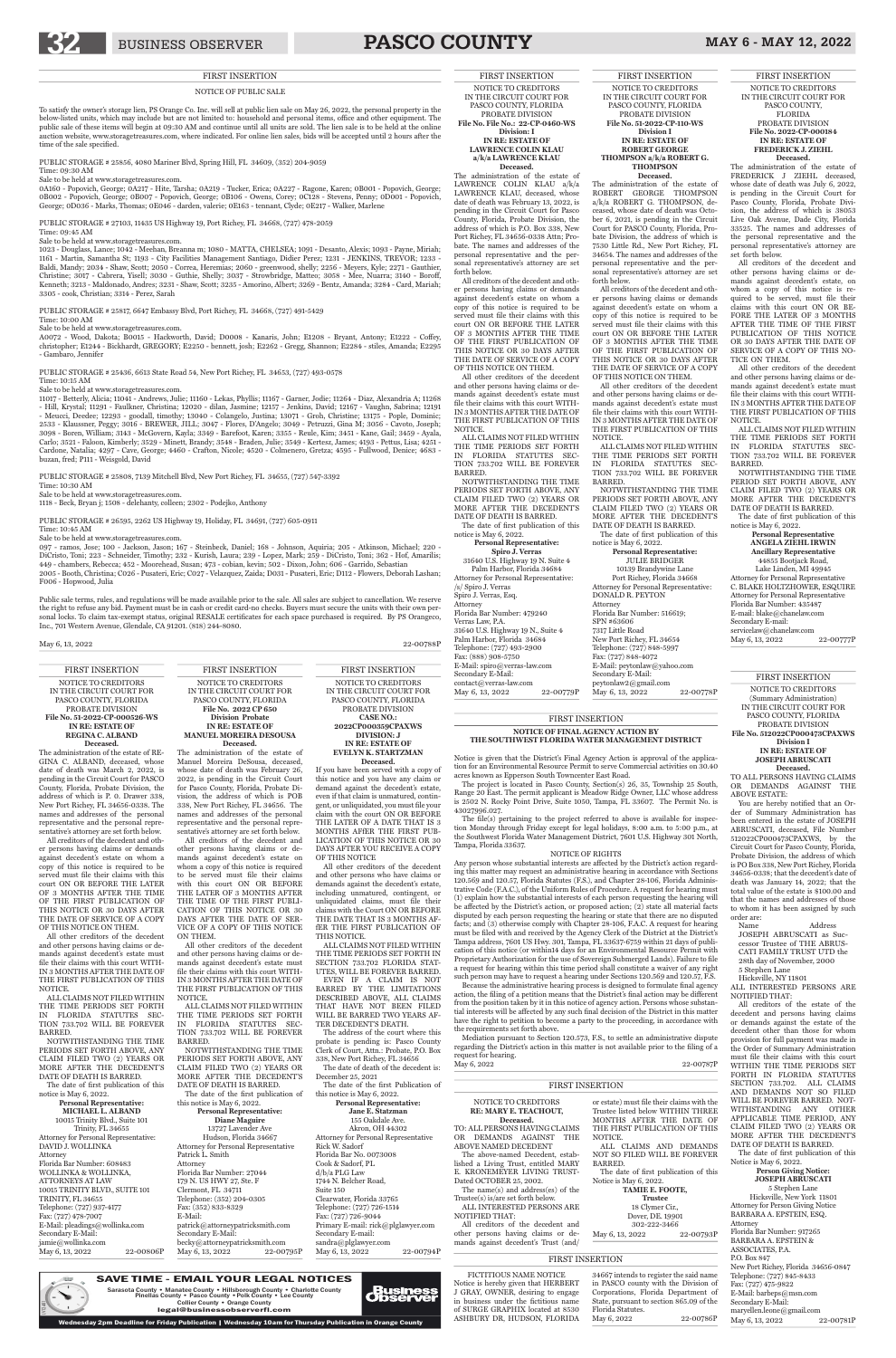## MAY 6 - MAY 12, 2022 **PASCO COUNTY** BusinessObserverFL.com

NOTICE OF ACTION IN THE CIRCUIT COURT OF THE SIXTH JUDICIAL CIRCUIT IN AND FOR PASCO COUNTY, FLORIDA **CASE NO. 2022CA000547CAAXWS MIDFIRST BANK**

#### **Plaintiff, v. DARRAN K MURRAY A/K/A DARRAN MURRAY, ET AL.**

**Defendants.** TO: DARRAN K MURRAY AIK/

ADARRAN MURRAY, Current residence unknown, but whose last known address was:

P.O. BOX 417, LITHIA, FL 33547-0417 YOU ARE NOTIFIED that an action to foreclose a mortgage on the following property in Pasco County, Florida,

to-wit: LOT 145, LAKESIDE PHASE 1A, 2A & 5, ACCORDING TO THE PLAT THEREOF AS RE-CORDED IN PLAT BOOK 61, PAGES 27 THROUGH 62, OF, THE PUBLIC RECORDS OF PASCO COUNTY, FLORIDA.

has been filed against you and you are required to serve a copy of your written defenses, if any, to it on eXL Legal, PLLC, Plaintiffs attorney, whose address is 12425 28th Street North, Suite 200, St. Petersburg, FL 33716, on or before June 3, 2022 or within thirty (30) days after the first publication of this Notice of Action, and file the original with the Clerk of this Court at 38053 Live Oak Avenue, Dade City, FL 33523-

NOTICE OF ACTION - CONSTRUCTIVE SERVICE IN THE CIRCUIT COURT OF THE SIXTH JUDICIAL CIRCUIT IN AND FOR PASCO COUNTY, FLORIDA GENERAL JURISDICTION DIVISION **CASE NO. 2022CA000512CAAXWS U.S. BANK NATIONAL ASSOCIATION, Plaintiff, vs. THE UNKNOWN HEIRS, BENEFICIARIES, DEVISEES, GRANTEES, ASSIGNEES, LIENORS, CREDITORS, TRUSTEES AND ALL OTHERS WHO MAY CLAIM AN INTEREST IN THE ESTATE OF NANCY VICKERS-TIER A/KIA NANCY C. VICKERS-TIER, DECEASED, et. al. Defendant(s).** TO: THE UNKNOWN HEIRS, BEN-EFICIARIES, DEVISEES, GRANT-EES, ASSIGNEES, LIENORS, CREDITORS, TRUSTEES AND ALL OTHERS WHO MAY CLAIM AN IN-TEREST IN THE ESTATE OF NANCY VICKERS-TIER A/KIA NANCY C. VICKERS-TIER, DECEASED, and THE UNKNOWN HEIRS, BENEFI-CIARIES, DEVISEES, GRANTEES, ASSIGNEES, LIENORS, CREDI-TORS, TRUSTEES AND ALL OTH-ERS WHO MAY CLAIM AN INTER-EST IN THE ESTATE OF WILLIAM TIER A/KIA WILLIAM H. TIER, DE-CEASED, whose residence is unknown if he/she/

3894, either before service on Plaintiff 's attorney or immediately thereafter; otherwise, a default will be entered against you for the relief demanded in the complaint petition.

If you are a person with a disability who needs an accommodation in order to participate in this proceeding, you are entitled, at no cost to you, to the provision of certain assistance. Please contact: Public Information Dept., Pasco County Government Center, 7530 Little Rd., New Port Richey, FL 34654, Phone: 727.847.8110 (voice) in New Port Richey; 352.521.4274, ext 8110 (voice) in Dade City Or 711 for the hearing impaired. Contact should be initiated at least seven days before the scheduled court appearance, or immediately upon receiving this notification if the time before the scheduled appearance is less than seven days. WITNESS my hand and seal of the

Court on this 27 day of April, 2022. Nikki Alvarez-Sowles, Esq. - AES Clerk of the Circuit Court By:

| Deputy Clerk                       |
|------------------------------------|
| eXL Legal, PLLC                    |
| Designated Email Address:          |
| $\text{effling@exllegal.com}$      |
| 12425 28th Street North, Suite 200 |
| St. Petersburg, FL 33716           |
| Telephone No. (727) 536-4911       |
| Attorney for the Plaintiff         |
| 1000007543                         |
| May 6, 13, 2022<br>22-00775P       |
|                                    |

YOU ARE HEREBY NOTIFIED that an action to foreclose a mortgage on the following property:

they be living; and if he/she/they be dead, the unknown defendants who may be spouses, heirs, devisees, grantees, assignees, lienors, creditors, trustees, and all parties claiming an interest by, through, under or against the Defen-

dants, who are not known to be dead or alive, and all parties having or claiming to have any right, title or interest in the property described in the mortgage be-

ing foreclosed herein.

#### Suite 100 Boca Raton, FL 33487 PRIMARY EMAIL: mail@rasflaw.com 21-104991 May 6, 13, 2022 22-00808P

YOU ARE HEREBY NOTIFIED that an action to foreclose a mortgage on the following property: LOT 19, AND THE EASTER-LY 1/2 OF LOT 18 BLOCK 1, TEMPLE TERRACE, ACCORD-ING TO THE MAP OR PLAT THEREOF, AS RECORDED IN PLAT BOOK 5, PAGE 144 OF THE PUBLIC RECORDS OF PASCO COUNTY, FLORIDA. has been filed against you and you are required to serve a copy of your written defenses, if any, to it on counsel for Plaintiff, whose address is 6409 Congress Ave., Suite 100, Boca Raton, Florida 33487 on or before 6/6/22 (no later than 30 days from Date of First Publication of this Notice) and file the original with the clerk of this court either before service on Plaintiff's attorney or immediately thereafter; otherwise a default will be entered against you for the relief demanded in the complaint or

petition filed herein.

WITNESS my hand and the seal of this Court at County, Florida, this 3rd

day of May, 2022.

Nikki Alvarez-Sowles, Esq. CLERK OF THE CIRCUIT COURT By: Kelly Jeanne Symons DEPUTY CLERK

ROBERTSON, ANSCHUTZ AND

SCHNEID, PL

ATTORNEY FOR PLAINTIFF 6409 Congress Ave., Suite 100 Boca Raton, FL 33487

PRIMARY EMAIL: flmail@raslg.com

May 6, 13, 2022 22-00791P

22-010962

NOTICE OF ACTION - CONSTRUCTIVE SERVICE IN THE CIRCUIT COURT OF THE SIXTH JUDICIAL CIRCUIT IN AND FOR PASCO COUNTY, FLORIDA GENERAL JURISDICTION DIVISION

**CASE NO. 2022CA000603CAAXWS MORTGAGE ASSETS MANAGEMENT, LLC F/K/A REVERSE MORTGAGE SOLUTIONS, INC. SUCCESSOR BY MERGER TO MORTGAGE ASSETS MANAGEMENT, LLC, Plaintiff, vs. ANDREW CAMPBELL, AS** 

**PERSONAL REPRESENTATIVE FOR THE ESTATE OF GISELA CAMPBELL, DECEASED, et. al. Defendant(s),** TO: CHRISTIAN OESCH,

whose residence is unknown and all parties having or claiming to have any right, title or interest in the property described in the mortgage being foreclosed herein.

LOT 38, HERITAGE PINES VIL-LAGE 13, ACCORDING TO THE MAP OR PLAT THEREOF, AS RECORDED IN PLAT BOOK 49, PAGE(S) 123, OF THE PUBLIC RECORDS OF PASCO COUNTY, FLORIDA.

If you are a person with a disability who needs any accommodation in order to participate in this proceeding, you are entitled, at no cost to you, to the provision of certain assistance. Please contact the Public Information Dept., Pasco County Government Center, 7530 Little Rd., New Port Richey, FL 34654; (727) 847-8110 (V) in New Port Richey; (352) 521-4274, ext 8110 (V) in Dade City, at least 7 days before your scheduled court appearance, or immediately upon receiving this notification if the time before the scheduled appearance is less than 7 days; if you are hearing impaired call 711. The court does not provide transportation and cannot accommodate for this service. Persons with disabilities needing transportation to court should contact their local public transportation providers for information regarding transportation services. Andrew Arias, Esq. FBN: 89501 Attorneys for Plaintiff Marinosci Law Group, P.C. 100 West Cypress Creek Road, Suite 1045 Fort Lauderdale, FL 33309 Phone: (954)-644-8704; Fax (954) 772-9601 ServiceFL@mlg-defaultlaw.com ServiceFL2@mlg-defaultlaw.com 19-02467 May 6, 13, 2022 22-00780P has been filed against you and you are required to serve a copy of your written defenses, if any, to it on counsel for Plaintiff, whose address is 6409 Congress Avenue, Suite 100, Boca Raton, Florida 33487 on or before 6/6/22 / (30 days from Date of First Publication of this Notice) and file the original

with the clerk of this court either before service on Plaintiff's attorney or immediately thereafter; otherwise a default will be entered against you for the relief demanded in the complaint or petition

filed herein.

If you are a person with a disability who needs any accommodation in order to participate in this proceeding, you are entitled, at no cost to you, to the provision of certain assistance. Please contact the Public Information Dept., Pasco County Government Center, 7530 Little Rd., New Port Richey, FL 34654; (727) 847-8110 (V) in New Port Richey; (352) 521-4274, ext 8110 (V) in Dade City, at least 7 days before your scheduled court appearance, or immediately upon receiving this notification if the time before the scheduled appearance is less than 7 days; if you are hearing impaired call 711. The court does not provide transportation and cannot accommodate for this service. Persons with disabilities needing transportation to court should contact their local public transportation providers for information regarding trans-

portation services.

WITNESS my hand and the seal of this Court at Pasco County, Florida, this

4th day of May, 2022.

Nikki Alvarez-Sowles

CLERK OF THE CIRCUIT COURT BY: /s/ Kelly James Symons DEPUTY CLERK

ROBERTSON, ANSCHUTZ, & SCHNEID, PL 6409 Congress Ave.,

NOTICE OF ACTION IN THE CIRCUIT COURT OF THE 6TH JUDICIAL CIRCUIT, IN AND FOR PASCO COUNTY, FLORIDA CIVIL DIVISION: J2 **CASE NO.: 2022CA000452CAAXWS U.S. BANK NATIONAL ASSOCIATION, Plaintiff, vs.**

> By: /s/ Justin Ritchie Florida Bar #106621 Justin Ritchie, Esq. ALBERTELLI LAW P. O. Box 23028 Tampa, FL 33623 Tel: (813) 221-4743 Fax: (813) 221-9171 eService: servealaw@albertellilaw.com CT - 17-010775 May 6, 13, 2022 22-00773P

#### **DEANNA WYNEGAR, et al.,**

**Defendants.** TO: DEANNA WYNEGAR Last Known Address: 11121 CALUMET DR NEW PORT RICHEY, FL 34654 Current Residence Unknown

YOU ARE NOTIFIED that an action for Foreclosure of Mortgage on the following described property:

TRACT 161 OF THE UNRE-CORDED PLAT OF BEAR CREEK ESTATES, UNIT THREE, LYING IN SECTION 8, TOWNSHIP 2S SOUTH, RANGE 17 EAST, PASCO COUNTY, FLORIDA BEING MORE FULLY DESCRIBED AS FOLLOWS: COMMENCE AT THE SOUTHEAST COR-NER OF SAID SECTION 8, THENCE RUNS 89° 28' S7" E, ALONG THE S LINE OF SECTION 8, 1000.0 FEET; THENCE N 0° S4' 13" E, 1171.43 FEET; THENCE S S2° 03' 00" W, 293.30 FEET FOR A POINT OF BEGINNING: THENCE RUN N 37° S7' 00" W, 931 FEET MORE OR LESS TO THE CENTER THREAD OF BEAR CREEK SAID POINT BEING DESCRIBED AS POINT "A" THENCE RETURN TO THE POINT OF BEGINNING; THENCE RUNS S2° 03' 00" W, 100.0 FEET; THENCE N 37° S7' 00" W, 930 FEET MORE OR LESS TO THE CENTER THREAD OF BEAR CREEK; THENCE ALONG SAID CEN-TER THREAD IN A NORTH-EASTERLY DIRECTION 100 FEET MORE OR LESS TO POINT "A" , THE SOUTHEAST-ERLY 2S.0 FEET THEREOF BEING RESERVED AS ROAD RIGHT-OF-WAY FOR IN-GRESS AND EGRESS. TOGETHER WITH THAT CERTAIN 1984 PALM MO-BILE HOME, VEHICLE ID #S PH18863AFL AND PH18863B-FL, LOCATED ON SAID PRE-MESIS

> ALDRIDGE | PITE, LLP Attorney for Plaintiff 1615 South Congress Avenue Suite 200 Delray Beach, FL 33445 Telephone: 561-392-6391 Facsimile: 561-392-6965 By: Digitally signed by Zachary Ullman Date: 2022-04-27 09:26:03 FBN: 106751 Primary E-Mail: ServiceMail@aldridgepite.com 1625-007B May 6, 13, 2022 22-00774P

has been filed against you and you are required to serve a copy of your written defenses, if any, to it, on De Cubas & Lewis, P.A, Attorney for Plaintiff, whose address is P.O. BOX 771270, CORAL SPRINGS, FL 33077 on or before June 3, 2022, a date at least thirty (30) days after the first publication of this Notice in the (Please publish in BUSINESS OBSERVER) and file the original with the Clerk of this Court either before service on Plaintiff's attorney or immediately thereafter; otherwise a default will be entered against you for the relief demanded in the complaint.

If you are a person with a disability who needs an accommodation in order to participate in this proceeding, you are entitled, at no cost to you, to the provision of certain assistance. Please contact: Public Information Dept., Pasco County Government Center, 7530 Little Rd., New Port Richey, FL 34654; Phone: 727.847.8110 (voice) in New Port Richey, 352.521.4274, ext 8110 (voice) in Dade City, Or 711 for the hearing impaired. Contact should be initiated at least seven days before the scheduled court appearance, or immediately upon receiving this notification if the time before the scheduled appearance is less than seven days. The court does not provide transportation and cannot accommodate such requests. Persons with disabilities needing transportation to court should contact their local public transportation providers for information regarding transportation services.

|                                     | WITNESS my hand and the seal of |
|-------------------------------------|---------------------------------|
| this Court this day of MAY 04 2022. |                                 |
|                                     | NIKKI ALVAREZ-SOWLES            |
|                                     | As Clerk of the Court           |
|                                     | By JR Sorrell                   |
|                                     | As Deputy Clerk                 |
| 22-00204                            |                                 |
| May 6, 13, 2022                     | 22-00809P                       |

(813) 229-0900 x Kass Shuler, P.A. 1505 N. Florida Ave. Tampa, FL 33602-2613 ForeclosureService@kasslaw.com 327814/2015190/wll May 6, 13, 2022 22-00776P

#### NOTICE OF SALE IN THE CIRCUIT COURT OF THE SIXTH JUDICIAL CIRCUIT, IN AND FOR PASCO COUNTY, FLORIDA **CASE NO. 2019CA002577CAAXWS PENNYMAC LOAN SERVICES, LLC; Plaintiff,**

#### **vs.**

#### **CHARLES N. WINTERS, III A/K/A CHARLES N. WINTERS, CHARLES N WINTERS, ET.AL;**

**Defendants** NOTICE IS GIVEN that, in accordance with the Final Judgment of Foreclosure dated March 28, 2022 in the above-styled cause, I will sell to the highest and best bidder for cash beginning at 11:00 AM at https:// www.pasco.realforeclose.com/ on May 31, 2022, the following described property:

> Port Richey Police Department prohibits discrimination in all services, programs or activities on the basis of race, color, national origin, age, disability, sex, marital status, familial status, religion, or genetic information. Persons with disabilities who require assistance or alternative means for communication of program information (Braille, large print, audiotape, etc.), or who wish to file a complaint, should contact: Ryan Runge, Police Service Technician, Port Richey Police Department, Phone: 727- 835-0974, Email: r.runge@cityofportrichey.com. May 6, 2022 22-00801P

LOT 58, BAY PARK ESTATES SUBDIVISION, ACCORD-ING TO THE MAP OR PLAT THEREOF, AS RECORDED IN PLAT BOOK 10, PAGE 88, OF THE PUBLIC RECORDS OF PASCO COUNTY, FLORIDA. Property Address: 5627 BERLIN DR, PORT RICHEY, FL 34668 ANY PERSON CLAIMING AN IN-TEREST IN THE SURPLUS FROM THE SALE, IF ANY, OTHER THAN THE PROPERTY OWNER AS OF THE DATE OF THE LIS PENDENS MUST FILE A CLAIM BEFORE THE CLERK REPORTS THE SURPLUS AS UNCLAIMED. THE COURT, IN

#### ITS DISCRETION, MAY ENLARGE THE TIME OF THE SALE. NOTICE OF THE CHANGED TIME OF SALE SHALL BE PUBLISHED AS PROVID-ED HEREIN.

NOTICE OF SALE PURSUANT TO CHAPTER 45 IN THE CIRCUIT COURT OF THE SIXTH JUDICIAL CIRCUIT IN AND FOR PASCO COUNTY, FLORIDA

#### CIVIL ACTION **CASE NO.: 51-2017-CA-001662WS HSBC BANK USA, NATIONAL ASSOCIATION AS TRUSTEE FOR LUMINENT MORTGAGE TRUST 2007-2, Plaintiff, vs.**

#### **BHARTI DHANIK, et al,**

**Defendant(s).** NOTICE IS HEREBY GIVEN Pursuant to a Final Judgment of Foreclosure dated April 20, 2022, and entered in Case No. 51-2017-CA-001662WS of the Circuit Court of the Sixth Judicial Circuit in and for Pasco County, Florida in which HSBC Bank USA, National Association as Trustee for Luminent Mortgage Trust 2007-2, is the Plaintiff and Bharti Dhanik, Yogendra Dhanik, The Verandahs at Pasco Community Association, Inc., Unknown Party #1 n/k/a Daniel Rappoli, Unknown Party #2 n/k/a Angel Montoto, are defendants, the Pasco County Clerk of the Circuit Court will sell to the highest and best bidder for cash in/on online at www. pasco.realforeclose.com, Pasco County, Florida at 11:00 am on the May 26, 2022 the following described property as set forth in said Final Judgment of Foreclosure:

LOT 189, VERANDAHS, AC-CORDING TO THE PLAT THEREOF, AS RECORDED IN PLAT BOOK 56, PAGE 64, OF THE PUBLIC RECORDS OF PASCO COUNTY, FLORIDA. A/K/A 12407 WHITE BLUFF ROAD, HUDSON, FL 34669-

5016 Any person claiming an interest in the

surplus from the sale, if any, other than

the property owner as of the date of the Lis Pendens must file a claim before the

Clerk reports the surplus as unclaimed.

If you are a person with a disability who needs an accommodation in order to participate in this proceeding, you are entitled, at no cost to you, to the provision of certain assistance. Please contact:

Public Information Dept., Pasco County Government Center, 7530 Little Rd., New Port Richey, FL 34654

Phone: 727.847.8110 (voice) in New Port Richey or 352.521.4274, ext 8110 (voice) in Dade City or 711 for the hearing impaired.

Contact should be initiated at least seven days before the scheduled court appearance, or immediately upon receiving this notification if the time before the scheduled appearance is less than seven days.

The court does not provide transportation and cannot accommodate such requests. Persons with disabilities needing transportation to court should contact their local public transportation providers for information regarding transportation services.

Dated this 27 day of April, 2022.

NOTICE OF FORECLOSURE SALE PURSUANT TO CHAPTER 45 IN THE CIRCUIT COURT OF THE SIXTH JUDICIAL CIRCUIT

IN AND FOR PASCO COUNTY, FLORIDA **CASE NO.:** 

**2021CA002105CAAXES INTERCAP LENDING, INC., Plaintiff,**

#### **VS. JESSE WILLIAM FLIPPO JR; MECHELLE M FLIPPO; et al.,**

**Defendant(s).** NOTICE IS HEREBY GIVEN that sale will be made pursuant to an Order or Final Judgment. Final Judgment was awarded on March 21, 2022 in Civil Case No. 2021CA002105CAAXES, of the Circuit Court of the SIXTH Judicial Circuit in and for Pasco County, Florida, wherein, INTERCAP LEND-ING, INC. is the Plaintiff, and JESSE WILLIAM FLIPPO JR; MECH-ELLE M FLIPPO; WILLOW BEND/ PASCO HOMEOWNERS' ASSOCIA-TION, INC.; UNKNOWN TENANT 1 N/K/A JANELLE HENDERSON; UNKNOWN TENANT 2 N/K/A NOR-MAN SMITH; ANY AND ALL UN-KNOWN PARTIES CLAIMING BY, THROUGH, UNDER AND AGAINST THE HEREIN NAMED INDIVIDUAL DEFENDANT(S) WHO ARE NOT KNOWN TO BE DEAD OR ALIVE, WHETHER SAID UNKNOWN PAR-TIES MAY CLAIM AN INTEREST AS SPOUSES, HEIRS, DEVISEES, GRANTEES, OR OTHER CLAIM-ANTS are Defendants.

The Clerk of the Court, Nikki Alvarez-Sowles, Esq. will sell to the highest bidder for cash at www.pasco. realforeclose.com on May 23, 2022 at 11:00:00 AM EST the following described real property as set forth in said Final Judgment, to wit: LOT 30, WILLOW BEND

UNIT J, ACCORDING TO THE MAP OR PLAT THEREOF AS

RECORDED IN PLAT BOOK 35, PAGE(S) 113, PUBLIC RE-CORDS OF PASCO COUNTY,

FLORIDA. Any person claiming an interest in the surplus from the sale, if any, other than the property owner as of the date of the lis pendens must file a claim before the clerk reports the surplus as unclaimed.

IMPORTANT

AMERICANS WITH DISABILI-TIES ACT: If you are a person with a disability who needs an accommodation in order to participate in this proceeding, you are entitled, at no cost to you, to the provision of certain assistance. Please contact: Public Information Dept., Pasco County Government Center, 7530 Little Rd., New Port Richey, FL 34654; Phone: 727.847.8110 (voice) in New Port Richey, 352.521.4274, ext 8110 (voice) in Dade City, Or 711 for the hearing impaired. Contact should be initiated at least seven days before the scheduled court appearance, or immediately upon receiving this notification if the time before the scheduled appearance is less than seven days. The court does not provide transportation and cannot accommodate such requests. Persons with disabilities needing transportation to court should contact their local public transportation providers for information regarding transportation services. Dated this 27 day of April, 2022.

NOTICE OF SALE IN THE CIRCUIT CIVIL COURT OF THE SIXTH JUDICIAL CIRCUIT OF FLORIDA, IN AND FOR PASCO COUNTY CIVIL DIVISION **Case No. 2020CA002710CAAXWS US BANK TRUST NATIONAL ASSOCIATION, NOT IN ITS INDIVIDUAL CAPACITY BUT SOLELY AS OWNER TRUSTEE FOR VRMTG ASSET TRUST Plaintiff, vs.**

**UNKNOWN HEIRS, DEVISEES, GRANTEES, ASSIGNEES, LIENORS, CREDITORS, TRUSTEES OF TONYA CLEVELAND, DECEASED, JOYCE MAYER, A KNOWN HEIR OF TONYA CLEVELAND, DECEASED, ALBERT APPEL, JR., A KNOWN HEIR OF TONYA CLEVELAND, DECEASED, TINA MCREYNOLDS, A KNOWN HEIR OF TONYA CLEVELAND, DECEASED, ADRIANNE MICHELLE ALLINDER, A KNOWN HEIR OF TONYA CLEVELAND, DECEASED, MARK PRICE, A KNOWN HEIR OF TONYA CLEVELAND, DECEASED, REGENCY PARK CIVIC ASSOCIATION, INC., UNKNOWN SPOUSE OF JOYCE MAYER, UNKNOWN SPOUSE OF ALBERT APPEL, JR., UNKNOWN SPOUSE OF TINA MCREYNOLDS, UNKNOWN SPOUSE OF ADRIANNE MICHELLE ALLINDER, UNKNOWN SPOUSE OF MARK PRICE, AND UNKNOWN TENANTS/OWNERS, Defendants.**

Notice is hereby given, pursuant to Final Judgment of Foreclosure for Plaintiff entered in this cause on April

20, 2022, in the Circuit Court of Pasco County, Florida, Nikki Alvarez-Sowles, Esq., Clerk of the Circuit Court, will sell the property situated in Pasco County, Florida described as:

LOT 686, REGENCY PARK, UNIT 5, ACCORDING TO THE PLAT THEREOF, RECORDED IN PLAT BOOK 12, PAGES 50 & 51 INCLUSIVE, OF THE PUBLIC RECORDS OF PASCO COUNTY, FLORIDA.

and commonly known as: 7324 BRENTWOOD DR, PORT RICHEY, FL 34668; including the building, appurtenances, and fixtures located therein, at public sale, to the highest and best bidder, for cash, online at www.pasco. realforeclose.com, on May 23, 2022 at 11:00 A.M..

Any persons claiming an interest in the surplus from the sale, if any, other than the property owner as of the date of the lis pendens must file a claim before the clerk reports the surplus as unclaimed.

If you are a person with a disability who needs any accommodation in order to participate in this proceeding, you are entitled, at no cost to you, to the provision of certain assistance. Please contact the Public Information Dept., Pasco County Government Center, 7530 Little Rd., New Port Richey, FL 34654; (727) 847-8110 (V) in New Port Richey; (352) 521-4274, ext 8110 (V) in Dade City, at least 7 days before your scheduled court appearance, or immediately upon receiving this notification if the time before the scheduled appearance is less than 7 days; if you are hearing impaired call 711. The court does not provide transportation and cannot accommodate for this service. Persons with disabilities needing transportation to court should contact their local public transportation providers for information regarding transportation services.

Dated this 27th day of April, 2022 By: /s/ Jennifer M. Scott Jennifer M. Scott Attorney for Plaintiff

#### FIRST INSERTION

#### **NOTICE OF SALE BY PORT RICHEY POLICE DEPARTMENT**

To be sold at public auction, Saturday, May 14, 2022 at 9:00 a.m. on the premises of Tampa Machinery Auction, Inc. (Licensed AB135/AUG871), located on U.S. Highway 301 five miles north of I-4. Vehicles and equipment are available for inspection at the above location on Friday before the sale. Interested parties may obtain information and bid conditions by contacting Tampa Machinery Auction, Inc. at (813) 986-2485 or visiting (www.tmauction.com). The sale is open to the public; however you must be sixteen or older with a proper I.D. to attend. All items are sold AS-IS, with no warranty of any kind. The Police Department reserves the right to reject any and all bids and to accept only bids that in its best judgment are in the best interest of the Police Department.



#### FIRST INSERTION

### FIRST INSERTION

#### FIRST INSERTION

#### FIRST INSERTION

#### FIRST INSERTION

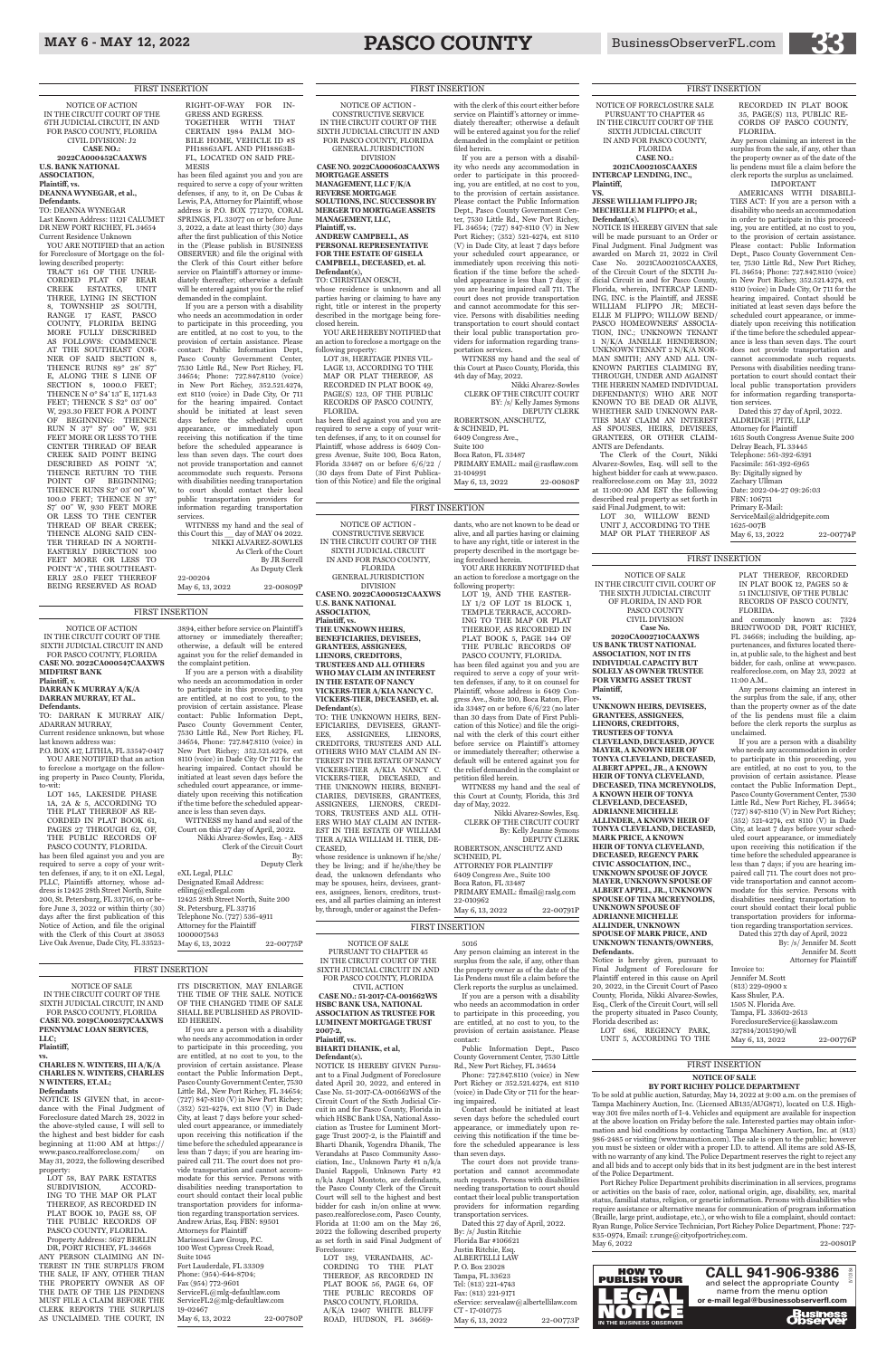# 34 BUSINESS OBSERVER **PASCO COUNTY** MAY 6 - MAY 12, 2022

SECOND INSERTION NOTICE TO CREDITORS IN THE CIRCUIT COURT FOR

PASCO COUNTY, FLORIDA PROBATE DIVISION **File No. 512022CP000615CPAXWS Division I/J IN RE: ESTATE OF JAMES DOUGLAS MOORE AKA** 

> **JAMES D. MOORE Deceased.**

The administration of the estate of JAMES DOUGLAS MOORE aka JAMES D. MOORE, deceased, whose date of death was December 4, 2020, is pending in the Circuit Court for Pasco County, Florida, Probate Division, the address of which is PO Box 338, New Port Richey, Florida 34656-0338. The names and addresses of the personal representative and the personal representative's attorney are set forth below.

#### **Personal Representative: FLORENCE MOORE** 11162 Belle Haven Drive New Port Richey, Florida 34654 Attorney for Personal Representative: JENNY SCAVINO SIEG, ESQ. Attorney Florida Bar Number: 0117285 SIEG & COLE, P.A. 2945 Defuniak Street Trinity, Florida 34655 Telephone: (727) 842-2237 Fax: (727) 264-0610 E-Mail: jenny@siegcolelaw.com Secondary E-Mail: eservice@siegcolelaw.com<br>April 29: May 6, 2022 - 22-00761P April 29; May 6, 2022

All creditors of the decedent and other persons having claims or demands against decedent's estate on whom a copy of this notice is required to be served must file their claims with this court ON OR BEFORE THE LATER OF 3 MONTHS AFTER THE TIME OF THE FIRST PUBLICATION OF THIS NOTICE OR 30 DAYS AFTER THE DATE OF SERVICE OF A COPY OF THIS NOTICE ON THEM.

All other creditors of the decedent and other persons having claims or demands against decedent's estate must file their claims with this court WITH-IN 3 MONTHS AFTER THE DATE OF THE FIRST PUBLICATION OF THIS NOTICE.

ALL CLAIMS NOT FILED WITHIN THE TIME PERIODS SET FORTH IN FLORIDA STATUTES SECTION 733.702 WILL BE FOREVER BARRED. NOTWITHSTANDING THE TIME PERIODS SET FORTH ABOVE, ANY CLAIM FILED TWO (2) YEARS OR MORE AFTER THE DECEDENT'S DATE OF DEATH IS BARRED.

The date of first publication of this notice is April 29, 2022.

Attorney for Personal Representative: RUSSELL K. BORING, ESQ. Attorney for Personal Representative Russell Boring, P.A. P.O. Box 66656 St. Pete Beach, Florida 33736 (727) 800-2440 FBN: 0362580 Primary e-mail: Russ@boringlawyer.com Secondary e-mail: Rboringlawyer@gmail.com April 29; May 6, 2022 22-00763P

SECOND INSERTION NOTICE TO CREDITORS PROBATE DIVISION **In Re the Estate Of: Albert J. Giuffreda, Jr.,**

### IN THE CIRCUIT COURT FOR PASCO COUNTY, FLORIDA **UCN#: 512021CP001827CPAXES Ref. No.: 2021CP001827CPAXES Deceased.** The administration of the estate

of ALBERT J. GIUFFREDA, JR., Deceased, File 2021CP001827CPAXES<br>UCN#: 512021CP001827CPAXES, 512021CP001827CPAXES, is pending in the Probate Court, Pasco County, Florida, the address of which is: Robert D. Sumner Judicial Ctr., 38053 Live Oak Ave., Dade City, FL 33523. The names and addresses of the personal representative and the personal representative's attorney are set forth below.

ALL INTERESTED PERSONS ARE NOTIFIED THAT:

Paul R. Cavonis, Esq. FBN 0999600 Joseph M. Murphy, Esq. FBN 112661 8640 Seminole Boulevard Seminole, Florida 33772 Phone: (727) 397-5571 Fax: (727) 393-5418 Primary e-mails: eservice2@dhclaw.com Attorney for Plaintiff April 29; May 6, 2022 22-00739P

**Business**<br>**Change** 

All creditors of the decedent and other persons having claims or demands against decedent's estate, including unmatured, contingent or unliquidated claims, on whom a copy of this notice is served must their claims with this Court WITHIN THE LATER OF THREE (3) MONTHS AFTER THE DATE OF THE FIRST PUBLICATION OF THIS NOTICE OR THIRTY (30) DAYS AFTER THE DATE OF SER-VICE OF A COPY OF THIS NO-TICE ON THEM.

All other creditors of the decedent and other persons having claims or demands against decedent's estate, including unmatured, contingent or unliquidated claims, must file their claims with this Court WITHIN THREE (3) MONTHS AFTER THE DATE OF THE FIRST PUBLICA-TION OF THIS NOTICE. ALL CLAIMS NOT SO FILED WILL BE FOREVER BARRED. The date of first publication of this Notice is April 29, 2022.

**Personal Representative: JOHN GIUFFREDA**

1231 Brushed Dune Circle Freeport, Florida 32439 Attorney for Personal Representative: Lucy C. Collins Attorney Florida Bar Number: 119867 The Law Office of Lucy C. Collins, P.A. 14101 Panama City Beach Parkway Suite 310 Panama City Beach, FL 32413 Telephone: (850) 588-6018 E-Mail: lucy@lucycollinslaw.com<br>April 29: May 6, 2022 22-00764P April 29; May 6, 2022

NOTICE OF SALE IN THE COUNTY COURT FOR THE SIXTH JUDICIAL CIRCUIT IN AND FOR PASCO COUNTY, FLORIDA **CASE NO.: 2021CC000399CCAXWS NEW PORT COLONY CORPORATION,**

**a Florida Corporation, Plaintiff, vs. UNKNOWN HEIRS/DEVISEES OF DIANE M. ELBERT, Deceased; TENANT #1, UNKNOWN OCCUPANT OF 5445 MERIT DRIVE, NEW PORT RICHEY, FLORIDA 34652; and, TENANT #2, UNKNOWN OCCUPANT OF 5445 MERIT DRIVE, NEW PORT RICHEY, FLORIDA 34652, Defendants.**

NOTICE IS HEREBY GIVEN that, pursuant to the Final Default Judgment of Foreclosure entered in this cause in the County Court of Pasco County, Florida, I will sell the property situated in Pasco County, Florida, described as:

ON THEM All other creditors of the decedent and other persons having claims or demands against decedent's estate must

Apartment 1925-5, Building 48, New Port Colony Addition, Phase II: Commence at the NE corner of the SE¼ of Section 7, Township 26 South, Range 16 East, Pasco County, Florida; thence run South 00°21'15" West along the East line of said Section 7,124.78 feet; thence North 89°38145" West, 40.50 feet; thence South 00°21'15" West, 33.00 feet to Point of Beginning;

Land O' Lakes, Florida 34638 Attorney for Personal Representative: Judy Karniewicz Florida Bar Number: 694185 The Karniewicz Law Group 1211 W Fletcher Ave. Tampa, FL 33612 Telephone: (813) 962-0747 Fax: (813) 962-0741 E-Mail: judy@tklg.net April 29; May 6, 2022 22-00742P

thence run South 00°2111511 East, 2.00 feet; thence South 89°3814511 East, 8.50 feet; thence South 00°21115" West, 27.34 feet; thence North 89°3814511 West, 36.00 feet; thence North 00°21'15" East, 29.34 feet; thence South

89°38'45" East, 27.50 feet to Point of Beginning {as recorded in O.R. Book 4046, Page 513) a/k/a 5445 Merit Drive, New Port Richey, Florida 34652 a/k/a Parcel Identification No. 07-26-16-014I-04805-0000<br>to the highest and best the highest and best bidder for cash, at an online sale through .the Clerk of the Court, www.pasco.realforeclose.com. beginning at 11:00 a.m. on May 11, 2022.

Any person claiming an interest in the surplus from the sale, if any, other than the property owner as of the date of the lis pendens must file a claim within sixty (60) days after the sale. DELOACH, HOFSTRA & CAVONIS, P.A.

#### **Personal Representative: Ursula Diane Faro** 38109 Archer Ave Zephyrhills, Florida 33541 Attorney for Personal Representative: David R. McCallister

David R. McCallister, Attorney at Law 13742 17th St Dade City, Florida 33525 April 29; May 6, 2022 22-00743P

SECOND INSERTION NOTICE TO CREDITORS IN THE CIRCUIT COURT, SIXTH JUDICIAL CIRCUIT OF THE STATE OF FLORIDA, IN AND FOR PASCO COUNTY, FLORIDA PROBATE DIVISION File No.: 21-1980-CP

#### **IN RE: ESTATE OF KENT FREDRICK JEFFERS Deceased.**

The administration of the estate of Kent Fredrick Jeffers, deceased, whose date of death was September 15, 2021, is pending in the Circuit Court for Pasco County, Florida, Probate Division, the address of which is 7530 Little Road, New Port Richey, Florida 34654. The names and addresses of the personal representative and the personal representative's attorney are set forth below.

> **TESSA L. HADWIGER Personal Representative** 2121 W. 39th Street Apt. 64 Kearney, NE 68845 Rebecca C. Bell Attorney for Personal Representative Florida Bar No. 0223440 Delzer, Coulter & Bell, P.A. 7920 U.S. Highway 19 Port Richey, FL 34668 Telephone: (727) 848-3404 Email: rebecca@delzercoulter.com April 29; May 6, 2022 22-00758P

All creditors of the decedent and other persons having claims or demands against decedent's estate on whom a copy of this notice is required to be served must file their claims with this court ON OR BEFORE THE LATER OF 3 MONTHS AFTER THE TIME OF THE FIRST PUBLICATION OF THIS NOTICE OR 30 DAYS AFTER THE DATE OF SERVICE OF A COPY OF THIS NOTICE ON THEM.

All other creditors of the decedent and other persons having claims or demands against decedent's estate must file their claims with this court WITH-IN 3 MONTHS AFTER THE DATE OF THE FIRST PUBLICATION OF THIS NOTICE.

ALL CLAIMS NOT FILED WITHIN THE TIME PERIODS SET FORTH IN FLORIDA STATUTES SEC-TION 733.702 WILL BE FOREVER BARRED.

NOTWITHSTANDING THE TIME

YOU ARE NOTIFIED that an action for quiet title has been filed in Pasco County, Florida, Circuit Court in the matter of JOHNATHAN STAN-TON v. CLAUDE SHERRER, MELA-NIE SHERRER, and ANY AND ALL UNKNOWN HEIRS, DEVISEES, GRANTEES, ASSIGNEES, LIENORS,

> PERIODS SET FORTH ABOVE, ANY CLAIM FILED TWO (2) YEARS OR MORE AFTER THE DECEDENT'S DATE OF DEATH IS BARRED.

The date of first publication of this notice is April 29, 2022.

#### **Personal Representative: Kelly Haring**

NOTICE TO CREDITORS IN THE CIRCUIT COURT FOR PASCO COUNTY, FLORIDA PROBATE DIVISION **File No. 2022CP000373CPAXES IN RE: ESTATE OF JUDY BLAIR WILLIAMS, A/K/A JUDY B. WILLIAMS, A/K/A JUDY HARDIN WILLIAMS Deceased.**

this Court this 3rd day of May, 2022. NIKKI ALVAREZ-SOWLES As Clerk of this Court By: Kelly Jeanne Symons As Deputy Clerk BERLIN | PATTEN | EBLING, PLLC /s/ Conrado Gomez. Jr. Conrado Gomez, Jr., Esquire Florida Bar No. 1010973 3700 South Tamiami Trail; Suite 200 Sarasota, Florida 34239 Phone: (941) 954-9991 Fax: (941) 954-9992 Email: cgomez@berlinpatten.com Secondary Emails: kyeager@berlinpatten.com marinaL@berlinpatten.com Attorneys for Plaintiff 04289957-1 May 6, 13, 20, 27, 2022 22-00789P

The administration of the estate of Judy Blair Williams, a/k/a Judy B. Williams, a/k/a Judy Hardin Williams, deceased, whose date of death was November 17, 2021, is pending in the Circuit Court for Pasco County, Florida, Probate Division, the address of which is 38053 Live Oak Avenue, Suite 207, Dade City, FL 33523. The names and addresses of the personal representative and the personal representative's attorney are set forth below.

All creditors of the decedent and other persons having claims or demands against decedent's estate on whom a copy of this notice is required to be served must file their claims with this court ON OR BEFORE THE LATER OF 3 MONTHS AFTER THE TIME OF THE FIRST PUBLI-CATION OF THIS NOTICE OR 30 DAYS AFTER THE DATE OF SER-VICE OF A COPY OF THIS NOTICE file their claims with this court WITH-IN 3 MONTHS AFTER THE DATE OF THE FIRST PUBLICATION OF THIS NOTICE. ALL CLAIMS NOT FILED WITHIN THE TIME PERIODS SET FORTH

IN FLORIDA STATUTES SEC-TION 733.702 WILL BE FOREVER BARRED. NOTWITHSTANDING THE TIME

PERIODS SET FORTH ABOVE, ANY CLAIM FILED TWO (2) YEARS OR MORE AFTER THE DECEDENT'S DATE OF DEATH IS BARRED. The date of first publication of this

notice is: April 29, 2022. **Personal Representative:**

**Jimmie Leon Williams** 18151 Williams Loop

> NOTICE TO CREDITORS IN THE CIRCUIT COURT FOR PASCO COUNTY, FLORIDA PROBATE DIVISION **File No. 512021CP00145 Division Probate IN RE: ESTATE OF DAVID E GRIFFIN Deceased.** The administration of the estate of

FORT LAUDERDALE, FL 33301 TELEPHONE: (954) 522-3233 Ext. 1603 | FAX: (954) 200-7770 EMAIL Tdrosky@flwlaw.com DESIGNATED PRIMARY E-MAIL FOR SERVICE PURSUANT TO FLA. R. JUD. ADMIN 2.516 fleservice@flwlaw.com May 6, 13, 2022 22-00790P

FICTITIOUS NAME NOTICE Notice is hereby given that SUMMIT RISK ADVISORS LLC, OWNER, desiring to engage in business under the fictitious name of GATOR INSURANCE located at 8812 US-19, PORT RICHEY, FLORIDA 34668 in

> David E Griffin, deceased, whose date of death was February 4, 2020, is pending in the Circuit Court for Pasco County, Florida, Probate Division, the address of which is 38053 Live Oak Dr, Dade City, Florida 33523.

The names and addresses of the personal representative and the personal representative's attorney are set forth below.

FLORIDA 33558 intends to register the said name in PASCO county with the Division of Corporations, Florida Department of State, pursuant to section 865.09 of the Florida Statutes. May 6, 2022 22-00784P

All creditors of the decedent and other persons having claims or demands against decedent's estate on whom a copy of this notice is required to be served must file their claims with this court ON OR BEFORE THE LATER OF 3 MONTHS AFTER THE TIME OF THE FIRST PUBLI-CATION OF THIS NOTICE OR 30 DAYS AFTER THE DATE OF SER-VICE OF A COPY OF THIS NOTICE ON THEM.

All other creditors of the decedent and other persons having claims or demands against decedent's estate must file their claims with this court WITH-IN 3 MONTHS AFTER THE DATE OF THE FIRST PUBLICATION OF THIS NOTICE.

ALL CLAIMS NOT FILED WITHIN THE TIME PERIODS SET FORTH IN FLORIDA STATUTES SEC-TION 733.702 WILL BE FOREVER BARRED.

NOTWITHSTANDING THE TIME PERIODS SET FORTH ABOVE, ANY CLAIM FILED TWO (2) YEARS OR MORE AFTER THE DECEDENT'S

DATE OF DEATH IS BARRED. The date of first publication of this notice is: April 29, 2022.

Email Address: DavidMcCallister@hotmail.com Florida Bar No. 724637

SECOND INSERTION NOTICE TO CREDITORS IN THE CIRCUIT COURT FOR PASCO COUNTY, FLORIDA PROBATE DIVISION **File No. 2022-CP-673 IN RE: ESTATE OF KIMBERLY L. HADWIGER, aka** 

#### **AMBER LYNN CODE Deceased.** The administration of the estate of

KIMBERLY L. HADWIGER, also known as AMBER LYNN CODE, deceased, whose date of death was March 4, 2022. is pending in the Circuit Court for Pasco County, Florida, Probate Division, the address of which is P.O. Drawer 338, New Port Richey, FL 346556- 0338. The names and addresses of the personal representative and the personal representative's attorney are set forth below.

All creditors of the decedent and other persons having claims or demands against decedent's estate, on whom a copy of this notice is required to be served, must file their claims with this court ON OR BEFORE THE LATER OF 3 MONTHS AFTER THE TIME OF THE FIRST PUBLICATION OF THIS NOTICE OR 30 DAYS AFTER THE DATE OF SERVICE OF A COPY OF THIS NOTICE ON THEM.

All other creditors of the decedent and other persons having claims or demands against decedent's estate must file their claims with this court WITH-IN 3 MONTHS AFTER THE DATE OF THE FIRST PUBLICATION OF THIS NOTICE.

ALL CLAIMS NOT FILED WITHIN THE TIME PERIODS SET FORTH IN FLORIDA STATUTES SEC-TION 733.702 WILL BE FOREVER BARRED.

NOTWITHSTANDING THE TIME

#### PERIOD SET FORTH ABOVE, ANY CLAIM FILED TWO (2) YEARS OR MORE AFTER THE DECEDENT'S DATE OF DEATH IS BARRED.

The date of first publication of this notice is: April 29, 2022. Signed on this 11th day of April, 2022.

#### SECOND INSERTION

SECOND INSERTION

### SECOND INSERTION

HOW TO

LV10184 PUBLISH YOUR **LEGAL** IN THE BUSINESS OBSERVER **CALL 941-906-9386**  and select the appropriate County name from the menu option **or e-mail legal@businessobserverfl.com**

# **SUBSEQUENT INSERTIONS**

NOTICE OF ACTION IN THE CIRCUIT COURT OF THE SIXTH JUDICIAL CIRCUIT IN AND FOR PASCO COUNTY, FLORIDA CIVIL DIVISION **CASE NO.: 2021CA001431CAAXES JOHNATHAN STANTON,**

**Plaintiff, vs.**

**CLAUDE SHERRER, MELANIE SHERRER, and ANY AND ALL UNKNOWN HEIRS, DEVISEES, GRANTEES, ASSIGNEES, LIENORS, CREDITORS, TRUSTEES, OR OTHER CLAIMANTS, CLAIMING BY, THROUGH, UNDER, OR AGAINST CLAUDE SHERRER AND MELANIE SHERRER WHO ARE NOT KNOWN TO BE DEAD OR** 

**ALIVE, Defendants.**

To: (i) Defendant, CLAUDE SHER-

RER;

(ii) Defendant, ANY AND ALL UNKNOWN HEIRS, DEVISEES, GRANTEES, ASSIGNEES, LIENORS, CREDITORS, TRUSTEES, OR OTH-ER CLAIMANTS, CLAIMING BY, THROUGH, UNDER, OR AGAINST CLAUDE SHERRER AND MELANIE

SHERRER.

CREDITORS, TRUSTEES, OR OTH-ER CLAIMANTS, CLAIMING BY, THROUGH, UNDER, OR AGAINST CLAUDE SHERRER AND MELANIE SHERRER WHO ARE NOT KNOWN TO BE DEAD OR ALIVE, relative to the real property located at: LOT 43 OF SIERRA PINES,

UNRECORDED PLAT, DE-SCRIBED AS FOLLOWS: COMMENCING AT THE SOUTHEAST CORNER OF SECTION 32, TOWNSHIP 26 SOUTH, RANGE 18 EAST, PASCO COUNTY, FLORI-DA; RUN THENCE NORTH 0°23'37" EAST ALONG THE EAST BOUNDARY OF SAID SECTION 32, A DISTANCE OF 340.4 FEET; THENCE NORTH 89°46'50" WEST, A DISTACE OF 2900.0 FEET; THENCE NORTH 0°23'37" EAST, A DIS-TANCE OF 321.2 FEET FOR THE POINT OF BEGINNING; THENCE CONTINUE NORTH 0°23'37" EAST, A DISTANCE OF 150.0 FEET; THENCE NORTH 89°46'50" WEST, A DISTANCE OF 300.0 FEET; THENCE SOUTH 0°23'37" WEST, A DISTANCE OF 150.0 FEET; THENCE SOUTH 89°46'50" EAST, A DISTANCE OF 300.0 FEET TO THE POINT OF BEGINNING. PARCEL ID: 36-26-18-0010- 00000-0430

More commonly known as 1124 Live Oak Lane, Lutz, Florida 33558 (here-

inafter referred to as the "Property"). You are required to serve a copy of your written defenses, if any, to it, on Berlin Patten Ebling, PLLC, Attorneys for Plaintiff, 3700 South Tamiami Trail, Suite 200, Sarasota, Florida, 34239, on or before June 6, 2022.

Notice will also be published in said publication on the following dates (once during each week for 4 consecutive weeks:

File the original written defenses, if any, with the Clerk of this Court either before service on Plaintiff's attorney or immediately thereafter; otherwise a default will be entered against you for the relief demanded in the Complaint. WITNESS my hand and the seal of

NOTICE OF ACTION - CONSTRUCTIVE SERVICE IN THE CIRCUIT COURT OF THE 6TH JUDICIAL CIRCUIT, IN AND FOR PASCO COUNTY,

FLORIDA GENERAL JURISDICTION DIVISION

**CASE NO: 2021-CA-002677-WS BANK OF AMERICA, N.A., Plaintiff, vs. UNKNOWN HEIRS, BENEFICIARIES, DEVISEES,** 

**ASSIGNEES, LIENORS, CREDITORS, TRUSTEES AND ALL OTHERS WHO MAY CLAIM AN INTEREST IN THE ESTATE OF ROLAND K. MAKI A/K/A ROLAND KEITH MAKI; BLACK POINT ASSETS, INC., AS TRUSTEE OF THE 5318 POINSETTIA DR. LAND TRUST; STAR POINTE CAPITAL, LLC, AS TRUSTEE OF THE 5318PD LAND TRUST; KEITH ALLEN MAKI; NICOLE JEAN MAKI A/K/A NICOLE JEAN DACK; UNKNOWN TENANT #1 N/K/A RANDY RICHARDSON; UNKNOWN TENANT #2 N/K/A JANECE CARO, Defendant(s).** TO: UNKNOWN HEIRS, BENEFI-CIARIES, DEVISEES, ASSIGNEES, LIENORS, CREDITORS, TRUST-EES AND ALL OTHERS WHO MAY CLAIM AN INTEREST IN THE ES-TATE OF ROLAND K. MAKI A/K/A ROLAND KEITH MAKI LAST KNOWN ADDRESS: UN-KNOWN

YOU ARE HEREBY NOTIFIED that an action to foreclose a mortgage on the following property: LOT 30, FLORAL PARK PAR-

TIAL REPLAT PHASE I, AC-CORDING TO THE PLAT THEREOF RECORDED IN PLAT BOOK 10, PAGE 29, OF THE PUBLIC RECORDS OF PASCO COUNTY, FLORIDA. PROPERTY ADDRESS: 5318 POINSETTIA DR, NEW PORT RICHEY, FL 34652

has been filed against you and you are required to serve a copy of your written defenses, if any, on FREN-KEL LAMBERT WEISS WEISMAN & GORDON, LLP, Plaintiffs attorney, whose address is One East Broward Blvd., Suite 1111, Fort Lauderdale, FL, 33301 on or before June 6, 2022, (no later than 30 days from the date of the first publication of this Notice of Action) and file the original with the Clerk of this Court either before service on Plaintiff's attorney or immediately thereafter; otherwise a default will be entered against you for the relief demanded in the complaint or petition filed herein.

If you are a person with a disability who needs an accommodation in order to participate in this proceeding, you are entitled, at no cost to you, to the provision of certain assistance. Please contact: Public Information Dept., Pasco County Government Center, 7530 Little Rd. New Port Richey, FL 34654. Phone: (727)

847-8110 (voice) in New Port Richey (352)521-4274, ext 8110 (voice) in Dade City; via 1-800-955-8771 or 711 if you are hearing impaired. Contact should be initiated at least seven (7) days before the scheduled Court Appearance, or immediately upon receiving this notification if the time before the scheduled appearance is less than seven (7) days.

The Court does not provide transportation and cannot accommodate for this service. Persons with disabilities needing transportation to the Court should contact their local public transportation providers for information regarding disabled transportation services.

WITNESS my hand and the seal of this Court at Pasco County, Florida, this 3rd day of May, 2022. Nikki Alvarez-Sowles, Esq.

CLERK OF THE CIRCUIT COURT By: Kelly Jeanne Symons As Deputy Clerk FRENKEL LAMBERT WEISS

WEISMAN & GORDON, LLP ATTORNEY FOR PLAINTIFF ONE EAST BROWARD BLVD., Suite 1111

FICTITIOUS NAME NOTICE Notice is hereby given that ROLAND G WAITSZIES, OWNER, desiring to engage in business under the fictitious name of R&R HOME IMPROVE-MENT located at 17472 FOUN-TAINSIDE LOOP, APT 2108, LUTZ,

tends to register the said name in PASCO county with the Division of Corporations, Florida Department of State, pursuant to section 865.09 of the Florida Statutes. May 6, 2022 22-00783P FIRST INSERTION FIRST INSERTION FIRST INSERTION

FICTITIOUS NAME NOTICE Notice is hereby given that MEGHAN FREEMAN, OWNER, desiring to engage in business under the fictitious name of BOHO BEACH LOFT located at 8706 CORINTHIAN WAY, NEW PORT RICHEY, FLORIDA 34654 intends to register the said name in PASCO county with the Division of Corporations, Florida Department of State, pursuant to section 865.09 of the

May 6, 2022 22-00785P

Florida Statutes.

#### FIRST INSERTION FIRST INSERTION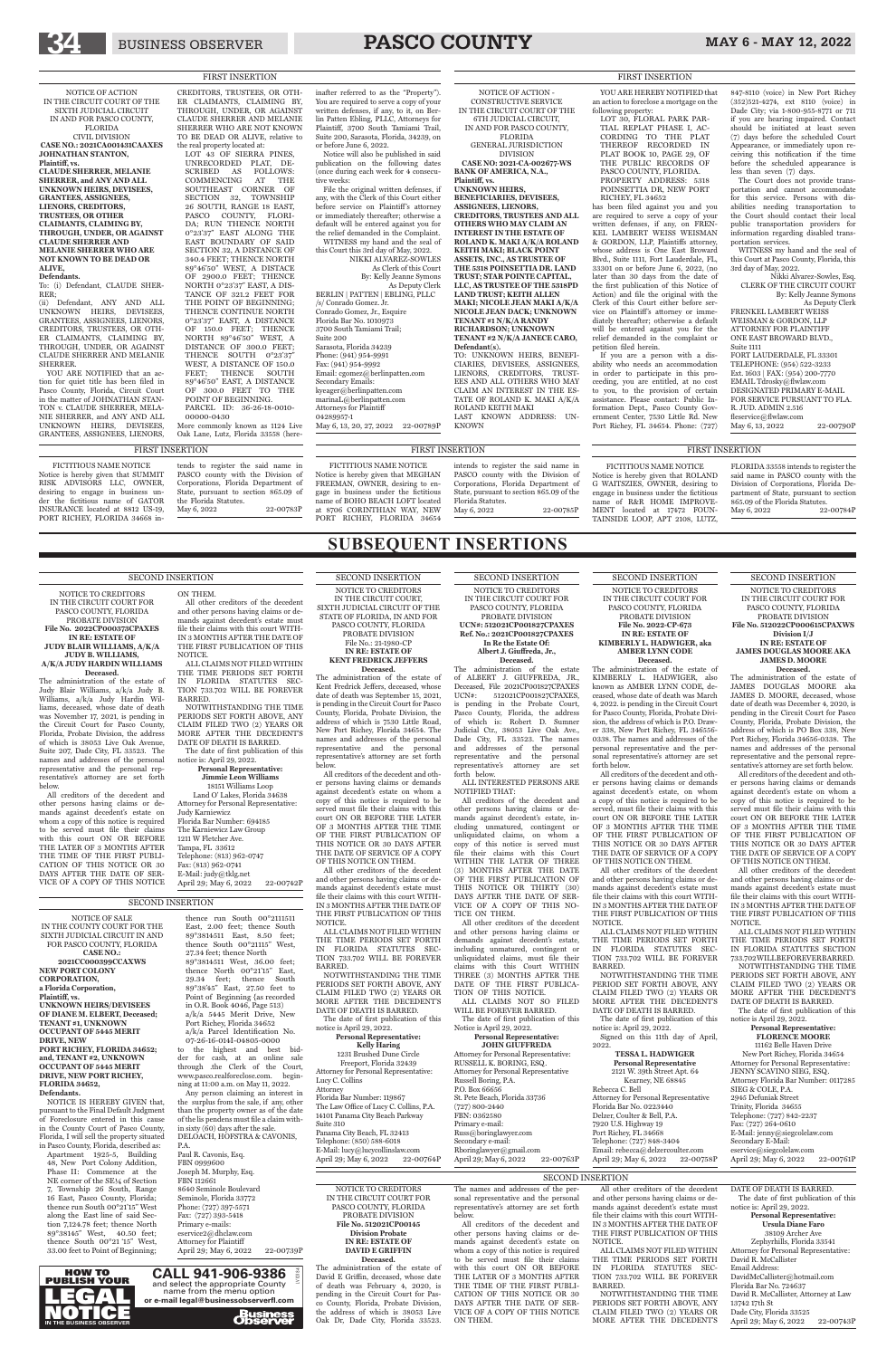## MAY 6 - MAY 12, 2022 **PASCO COUNTY** BusinessObserverFL.com

NOTICE OF FORECLOSURE SALE IN THE CIRCUIT COURT OF THE 6TH JUDICIAL CIRCUIT, IN AND FOR PASCO COUNTY, FLORIDA **CIVIL DIVISION: CASE NO.: 51-2019-CA-003806-CAAX-ES WILMINGTON TRUST, NA, SUCCESSOR TRUSTEE TO CITIBANK, N.A., AS TRUSTEE F/B/O REGISTERED HOLDERS** 

**OF STRUCTURED ASSET MORTGAGE INVESTMENTS II INC., BEAR STEARNS ARM TRUST, MORTGAGE PASS-THROUGH CERTIFICATES, SERIES 2006-4, Plaintiff, vs. EDWARD E. MOULLETTE; MORTGAGE ELECTRONIC REGISTRATION SYSTEMS, INC. ACTING SOLELY AS NOMINEE FOR CAPITAL ONE HOME LOANS, LLC; IRINA V. KOLISNIK;** 

#### **UNKNOWN TENANT IN POSSESSION OF THE SUBJECT PROPERTY,**

#### **Defendants.**

NOTICE IS HEREBY GIVEN pursuant to Uniform Final Judgment of Mortgage Foreclosure In Rem dated the 20th day of April 2022, and entered in Case No. 51-2019-CA-003806-CAAX-ES, of the Circuit Court of the 6TH Judicial Circuit in and for PASCO County, Florida, wherein WILMINGTON TRUST, NA, SUCCESSOR TRUSTEE TO CITIBANK, N.A., AS TRUSTEE F/B/O REGISTERED HOLDERS OF STRUCTURED ASSET MORT-GAGE INVESTMENTS II INC., BEAR STEARNS ARM TRUST, MORTGAGE PASS-THROUGH CERTIFICATES, SERIES 2006-4 is the Plaintiff and ED-WARD E. MOULLETTE MORTGAGE ELECTRONIC REGISTRATION SYSTEMS, INC. ACTING SOLELY AS NOMINEE FOR CAPITAL ONE HOME LOANS, LLC IRINA V. KOLIS-NIK; and UNKNOWN TENANT IN POSSESSION OF THE SUBJECT PROPERTY are defendants. NIKKI ALVAREZ-SOWLES, ESQ as the Clerk of the Circuit Court shall sell to the highest and best bidder for cash, on the 6th day of June 2022, at 11:00 AM on PAS-CO County's Public Auction website: www.pasco.realforeclose.com, pursuant to judgment or order of the Court, in accordance with Chapter 45, Florida Statutes, the following described property as set forth in said Final Judgment, to wit:

By: /s/ Lindsay Maisonet, Esq. Lindsay Maisonet, Esq. Florida Bar Number: 93156 De Cubas & Lewis, P.A. P.O. Box 771270 Coral Springs, FL 33077 Telephone: (954) 453-0365 Facsimile: (954) 771-6052 Toll Free: 1-800-441-2438 DESIGNATED PRIMARY E-MAIL FOR SERVICE PURSUANT TO FLA. R. JUD. ADMIN 2.516 eservice@decubaslewis.com 19-03463 April 29; May 6, 2022 22-00753P

LOT 92, OAK CREEK PHASE ONE, AS PER PLAT THEREOF, RECORDED IN PLAT BOOK 53, PAGE 40-50, OF THE PUB-LIC RECORDS OF PASCO COUNTY, FLORIDA. Property Address: 6830 PINE SPRINGS DR, WESLEY CHA-PEL, FL 33545

IF YOU ARE A PERSON CLAIM-ING A RIGHT TO FUNDS REMAIN-ING AFTER THE SALE, YOU MUST FILE A CLAIM WITH THE CLERK NO LATER THAN THE DATE THAT THE CLERK REPORTS THE FUNDS AS UNCLAIMED. IF YOU FAIL TO FILE A CLAIM, YOU WILL NOT BE ENTITLED TO ANY REMAINING FUNDS. AFTER THE FUNDS ARE REPORTED AS UNCLAIMED, ONLY THE OWNER OF RECORD AS OF THE DATE OF THE LIS PENDENS

MAY CLAIM THE SURPLUS. If you are a person with a disability

> NOTICE IS HEREBY GIVEN pursuant to the Uniform Final Judgment of Foreclosure entered on the 18th day of April 2022, in Case No.: 2018CA-002292CAAXWS, of the Circuit Court of the 6TH Judicial Circuit in and for Pasco County, Florida, wherein BAY-VIEW LOAN SERVICING, LLC, is the Plaintiff and UNKNOWN HEIRS, BENEFICIARIES, DEVISEES, AS-SIGNEES, LIENORS, CREDITORS, TRUSTEES AND ALL OTHERS WHO MAY CLAIM INTEREST IN THE ESTATE OF JEANNETTE V. ROGUE A/K/A JEANNETTE VIR-GINIA ROGUE; JOHN S. ROGUE; AIMEE COMPTON; ALYSSA LO-GAN; DOUGLAS COMPTON, III; UNKNOWN TENANT #1 AND UNKNOWN TENANT #2, are the Defendants. Paula S. O'Neil of this Court shall sell to the highest and best bidder for cash electronically at www.pasco.realforeclose.com, Clerk's website for on-line auctions at, 11:00 AM on the 18th day of May 2022, the following described property as set forth in said Final Judgment, to wit: LOT 42, OF PARK LAKE ES-TATES UNIT 5-B. PHASE TWO, ACCORDING TO THE

who needs an accommodation in order to participate in this proceeding, you are entitled, at no cost to you, to the provision of certain assistance. Please contact: Public Information Dept., Pasco County Government Center, 7530 Little Rd., New Port Richey, FL 34654; Phone: 727.847.8110 (voice) in New Port Richey, 352.521.4274, ext 8110 (voice) in Dade City, Or 711 for the hearing impaired. Contact should be initiated at least seven days before the scheduled court appearance, or immediately upon receiving this notification if the time before the scheduled appearance is less than seven days. The court does not provide transportation and cannot accommodate such requests. Persons with disabilities needing transportation to court should contact their local public transportation providers for information regarding transportation services. Dated this 25th day of April 2022.

> DESIGNATED PRIMARY E-MAIL FOR SERVICE PURSUANT TO FLA. R. JUD. ADMIN 2.516 service@delucalawgroup.com 18-02492-F April 29; May 6, 2022 22-00754P

SECOND INSERTION

NOTICE OF FORECLOSURE SALE IN THE CIRCUIT COURT OF THE 6TH JUDICIAL CIRCUIT, IN AND FOR PASCO COUNTY, FLORIDA **CIVIL DIVISION: CASE NO.: 2018CA002292CAAXWS BAYVIEW LOAN SERVICING, LLC, Plaintiff(s), v.**

> NOTICE IS HEREBY GIVEN pursuant to a Final Judgment of Foreclosure dated January 28, 2021, and entered in 2018CA002110CAAXES of the Circuit Court of the SIXTH Judicial Circuit in and for Pasco County, Florida, wherein WELLS FARGO BANK, N.A., AS TRUSTEE, ON BEHALF OF THE HOLDERS OF THE HARBORVIEW MORTGAGE LOAN TRUST MORTGAGE LOAN PASS-THROUGH CERTIFICATES, SERIES 2006-12 is the Plaintiff and JUAN D. ESPINAL; CASCO ANTI-GUO, LLC, AS TRUSTEE OF THE RATTANA LAND TRUST; and CHA-PEL PINES HOMEOWNERS ASSO-CIATION, INC. are the Defendant(s). Nikki Alvarez-Sowles, Esq. as the Clerk of the Circuit Court will sell to the highest and best bidder for cash at www.pasco.realforeclose.com, at 11:00 AM, on May 19, 2022, the following described property as set forth in said Final Judgment, to wit: LOT 79, BLOCK L, CHAPEL

**UNKNOWN HEIRS, BENEFICIARIES, DEVISEES,** 

#### **ASSIGNEES, LIENORS, CREDITORS, TRUSTEES AND ALL OTHERS WHO MAY CLAIM INTEREST IN THE ESTATE OF JEANNETTE V. ROGUE A/K/A JEANNETTE VIRGINIA ROGUE,**

#### **et., al., Defendants.**

PLAT THEREOF RECORDED

IN PLAT BOOK 25, PAGE 51- 53 OF THE PUBLIC RECORDS OF PASCO COUNTY, FLORI-DA.

Property Address: 8121 DAMA-

RA DR, NEW PORT RICHIE FL 34653

ANY PERSON CLAIMING AN IN-TEREST IN THE SURPLUS FROM THE SALE, IF ANY, OTHER THAN THE PROPERTY OWNER AS OF THE DATE OF THE LIS PENDENS MUST NOTICE IS HEREBY GIVEN pursuant to a Final Judgment of Foreclosure dated May 13, 2021, and entered in 51-2020-CA-001900 WS of the Circuit Court of the SIXTH Judicial Circuit in and for Pasco County, Florida, wherein WILMINGTON SAVINGS FUND SOCIETY, FSB, D/B/A CHRIS-TIANA TRUST, NOT INDIVIDUALLY BUT AS TRUSTEE FOR PRETIUM MORTGAGE ACQUISITION TRUST is the Plaintiff and PAUL M. MON-TEMURNO; PATRICIA MONTE-MURNO A/K/A PATRICIA M. MON-TEMURNO F/K/A PATRICIA M. VALENTINE; and SUMMER LAKES TRACT 9 HOMEOWNERS' ASSO-CIATION, INC. are the Defendant(s). Nikki Alvarez-Sowles, Esq. as the Clerk of the Circuit Court will sell to the highest and best bidder for cash at www.pasco.realforeclose.com, at 11:00 AM, on May 16, 2022, the following described property as set forth in said Final Judgment, to wit: LOT 58, SUMMER LAKES

FILE A CLAIM WITH THE CLERK BEFORE THE CLERK REPORTS THE SURPLUS AS UNCLAIMED.

If you are a person with a disability who needs any accommodation in order to participate in this proceeding, you are entitled, at no cost to you to the provision of certain assistance. Within two (2) working days of your receipt of this (describe notice/order) please contact the Public Information Dept., Pasco County Government Center, 7530 Little Rd., New Port Richey, FL 34654; (727) 847-8110 (V) in New Port Richey; (352) 521-4274, ext. 8110 (V) in Dade City; via 1-800-955-8771 if you are hearing impaired. The court does not provide transportation and cannot accommodate for this service. Persons with disabilities needing transportation to court should contact their local public transportation providers for information regarding disabled transportation services.

PLLC Attorney for Plaintiff 6409 Congress Ave., Suite 100 Boca Raton, FL 33487 Telephone: 561-241-6901 Facsimile: 561-997-6909 Service Email: flmail@raslg.com By: \S\Ashley Bruneus Ashley Bruneus, Esquire Florida Bar No. 1017216 Communication Email: ashbruneus@raslg.com 19-402724 - CaB April 29; May 6, 2022 22-00756P

Dated this 25th day of April 2022. By: /s/ David B. Adamian

David B. Adamian, Esq. Bar Number: 1025291 DELUCA LAW GROUP, PLLC

2101 NE 26th Street FORT LAUDERDALE, FL 33305 PHONE: (954) 368-1311 |FAX: (954) 200-8649

#### SECOND INSERTION

NOTICE OF FORECLOSURE SALE IN THE CIRCUIT COURT OF THE SIXTH JUDICIAL CIRCUIT

IN AND FOR PASCO COUNTY, FLORIDA **CASE NO. 2018CA002110CAAXES WELLS FARGO BANK, N.A., AS TRUSTEE, ON BEHALF OF THE HOLDERS OF THE HARBORVIEW MORTGAGE LOAN TRUST MORTGAGE LOAN** 

THE WEST  $\frac{1}{2}$  OF THE SOUTH-WEST ¼ OF THE SOUTHWEST ¼ OF THE NORTHEAST ¼ OF THE NORTHWEST ¼ OF SECTION 19, TOWNSHIP 24 SOUTH, RANGE 18 EAST, PAS-CO COUNTY, FLORIDA, LESS THE SOUTH 10 FEET FOR ROAD RIGHT OF WAY AND LESS THE NORTH 30 FEET TO THE SOUTH 40 FEET.

#### **PASS-THROUGH CERTIFICATES, SERIES 2006-12, Plaintiff, vs.**

#### **JUAN D. ESPINAL, et al. Defendant(s).**

Dated: April 25, 2022. BITMAN, O'BRIEN & MORAT, PLLC /s/Wendy Griffith Wendy Griffith, Esquire Florida Bar No.: 72840 wgriffith@bitman-law.com kimy@bitman-law.com 255 Primera Blvd., Suite 128 Lake Mary, Florida 32746 Telephone: (407) 815-3110 Attorneys for Plaintiff April 29; May 6, 2022 22-00765P

NOTICE OF FORECLOSURE SALE IN THE CIRCUIT COURT OF THE SIXTH JUDICIAL CIRCUIT OF FLORIDA IN AND FOR PASCO

> PINES-PHASE 5, ACCORDING TO THE PLAT THEREOF AS RECORDED IN PLAT BOOK 49, PAGES 106 THROUGH 108, INCLUSIVE OF THE PUBLIC RECORDS OF PASCO COUN-TY, FLORIDA. Property Address: 30253 RAT-

TANA COURT, WESLEY CHA-PEL, FL 33544

Any person claiming an interest in the surplus from the sale, if any, other than the property owner as of the date of the lis pendens must file a claim in accordance with Florida Statutes, Section 45.031.

IMPORTANT AMERICANS WITH DISABILITIES ACT: If you are a person with a disability who needs an accommodation in

order to participate in this proceeding, you are entitled, at no cost to you, to the provision of certain assistance. Please contact: Public Information Dept., Pasco County Government Center, 7530 Little Rd., New Port Richey, FL 34654; Phone: 727.847.2411 (voice) in New Port Richey, 727.847.8028 (voice) in Dade City, Or 711 for the hearing impaired. Contact should be initiated at least seven days before the scheduled court appearance, or immediately upon receiving this notification if the time before the scheduled appearance is less than seven days. The court does not provide transportation and cannot accommodate such requests. Persons with disabilities needing transportation to court should contact their local public transportation providers for information regarding transportation services. Dated this 26 day of April, 2022.

20-00918-2 April 29; May 6, 2022 22-00755P

> ROBERTSON, ANSCHUTZ, SCHNEID, CRANE & PARTNERS, PLLC Attorney for Plaintiff 6409 Congress Ave., Suite 100 Boca Raton, FL 33487 Telephone: 561-241-6901 Facsimile: 561-997-6909 Service Email: flmail@raslg.com By: \S\Ashley Bruneus Ashley Bruneus, Esquire

Florida Bar No. 1017216 Communication Email: ashbruneus@raslg.com 16-179257 - CaB

April 29; May 6, 2022 22-00757P

#### SECOND INSERTION

DATED: April 21, 2022. IMPERIAL OAKS BY: DAVID A. LUCZAK 3233 East Bay Drive Suite 103 Largo, FL 33771-1900 Telephone: (727) 531-8989 Facsimile: (727) 536-8185 E-Mail: davidluczak@tampabay.rr.com SPN No. 00002672 Florida Bar No. 0174670 Attorney for Imperial Oaks April 29; May 6, 2022 22-00745P

NOTICE OF FORECLOSURE SALE IN THE CIRCUIT COURT OF THE SIXTH JUDICIAL CIRCUIT IN AND FOR PASCO COUNTY, FLORIDA **CASE NO. 51-2020-CA-001900 WS WILMINGTON SAVINGS FUND SOCIETY, FSB, D/B/A CHRISTIANA TRUST, NOT INDIVIDUALLY BUT AS TRUSTEE FOR PRETIUM MORTGAGE ACQUISITION TRUST, Plaintiff, vs.**

**PATRICIA MONTEMURNO A/K/A PATRICIA M. MONTEMURNO F/K/A PATRICIA M. VALENTINE, et al.**

#### **Defendant(s).**

3510 Rangoon Drive Westerville, Ohio 43081 Attorney for Personal Representative: KYLE J. STROH Florida Bar No. 031460 Metz, Bailey & McLoughlin 33 E. Schrock Road Westerville, OH 43081 (614) 882-2327 April 29; May 6, 2022 22-00760P

TRACT 9, ACCORDING TO THE PLAT THEREOF AS RE-CORDED IN PLAT BOOK 27, PAGES 141-152 INCLUSIVE, PUBLIC RECORDS OF PASCO COUNTY, FLORIDA. Property Address: 7036 MAID-

STONE CT, NEW PORT RICHEY, FL 34653

Any person claiming an interest in the surplus from the sale, if any, other than the property owner as of the date of the lis pendens must file a claim in accordance with Florida Statutes, Section 45.031.

IMPORTANT AMERICANS WITH DISABILITIES ACT: If you are a person with a disability who needs an accommodation in order to participate in this proceeding, you are entitled, at no cost to you, to the provision of certain assistance. Please contact: Public Information Dept., Pasco County Government Center, 7530 Little Rd., New Port Richey, FL 34654; Phone: 727.847.2411 (voice) in New Port Richey, 727.847.8028 (voice) in Dade City, Or 711 for the hearing impaired. Contact should be initiated at least seven days before the scheduled court appearance, or immediately upon receiving this notification if the time before the scheduled appearance is less than seven days. The court does not provide transportation and cannot accommodate such requests. Persons with disabilities needing transportation to court should contact their local public transportation providers for information regarding transportation services.

Your GOODS WILL BE SOLD AT A ONLINE PUBLIC SALE www.storagetreasures.com ON May 14th AT OR AFTER: 11:00 AM.EST. April 29: May 6, 2022 22-00767P

> Dated this 25 day of April, 2022. ROBERTSON, ANSCHUTZ, SCHNEID, CRANE & PARTNERS,

#### SECOND INSERTION

NOTICE OF SALE UNDER F.S. CHAPTER 45 IN THE CIRCUIT COURT OF THE SIXTH JUDICIAL CIRCUIT IN AND FOR PASCO COUNTY, FLORIDA

**CASE NO: 2021-CA-001364 U.S. BANK NATIONAL ASSOCIATION, AS TRUSTEE, ON BEHALF OF THE HOLDERS OF THE CREDIT SUISSE FIRST BOSTON MORTGAGE SECURITIES CORP. CSMC TRUST 2006-CF3, CS MORTGAGE PASS-THROUGH CERTIFICATES, SERIES 2006-CF3, Plaintiff v.** 

### **RHONDA L. WOODARD A/K/A RHONDA WOODARD; ET AL.,**

**Defendant(s),** NOTICE IS GIVEN that, in accordance with the Uniform Final Judgment of Foreclosure dated October 19, 2021, in the above-styled cause, the Clerk of Circuit Court, Nikki Alvarez-Sowles, Esq., shall sell the subject property at public sale on the 1st day of June, 2022, at 11 am to the highest and best bidder for cash, at www.pasco.realforeclose. com on the following described property:

Property Address: 16235 Caldwell Lane, Spring Hill, FL 34610. Any person claiming an interest in the surplus from the sale, if any, other than the property owner as of the date of the lis pendens must file a claim within 60 days after the sale.

If you are a person with a disability who needs any accommodation in order to participate in this proceeding, you are entitled, at no cost to you, to the provision of certain assistance. Please .<br>contact the Public Information Dept. Pasco County Government Center, 7530 Little Rd., New Port Richey, FL 34654; (727) 847-8110 (V) in New Port Richey; (352) 521-4274, ext 8110 (V) in Dade City, at least 7 days before your scheduled court appearance, or immediately upon receiving this notification if the time before the scheduled appearance is less than 7 days; if you are hearing impaired call 711. The court does not provide transportation and cannot accommodate for this service. Persons with disabilities needing transportation to court should contact their local public transportation providers for information regarding transportation services.

SECOND INSERTION

COUNTY GENERAL JURISDICTION DIVISION

**CASE NO. 51-2021-CA-001404 U.S. BANK TRUST NATIONAL ASSOCIATION, NOT IN ITS INDIVIDUAL CAPACITY BUT SOLELY AS OWNER TRUSTEE FOR LEGACY MORTGAGE ASSET TRUST 2019-GS2, Plaintiff, vs.**

#### **CEDRIC E. HARRIS, et al., Defendants.**

NOTICE IS HEREBY GIVEN pursuant to a Summary Final Judgment of Foreclosure entered November 23, 2021 in Civil Case No. 51-2021-CA-001404 of the Circuit Court of the SIXTH Judicial Circuit in and for Pasco County, Dade City, Florida, wherein U.S. BANK TRUST NATIONAL ASSOCIATION, NOT IN ITS INDIVIDUAL CAPACITY BUT SOLELY AS OWNER TRUSTEE FOR LEGACY MORTGAGE ASSET TRUST 2019-GS2 is Plaintiff and CED-RIC E. HARRIS, et al., are Defendants, the Clerk of Court, NIKKI ALVAREZ-SOWLES, ESQ., will sell to the highest and best bidder for cash electronically at www.pasco.realforeclose.com in accordance with Chapter 45, Florida Statutes on the 23RD day of May, 2022 at 11:00 AM on the following described property as set forth in said Summary Final Judgment, to-wit: Lot 73, Lake Jovita Golf and

Country Club, Phase One, according to the plat thereof as re-

corded in Plat Book 37, Pages 61 through 71, of the Public Records of Pasco County, Florida. Any person claiming an interest in the surplus from the sale, if any, other than the property owner as of the date of the lis pendens, must file a claim before the

clerk reports the surplus as unclaimed. If you are a person with a disability who needs any accommodation in order to participate in this proceeding, you are entitled, at no cost to you to the provision of certain assistance. Within two (2) working days of your receipt of this (describe notice/order) please contact the Public Information Dept., Pasco

County Government Center, 7530 Little Rd., New Port Richey, FL 34654; (727) 847-8110 (V) in New Port Richey; (352) 521-4274, ext. 8110 (V) in Dade City; via 1-800-955-8771 if you are hearing impaired. The court does not provide transportation and cannot accommodate for this service. Persons with disabilities needing transportation to court should contact their local public transportation providers for information regarding disabled transportation services. /s/ Robyn Katz Robyn Katz, Esq. McCalla Raymer Leibert Pierce, LLC Attorney for Plaintiff 110 SE 6th Street, Suite 2400

Fort Lauderdale, FL 33301 Phone: (407) 674-1850 Fax: (321) 248-0420 Email: MRService@mccalla.com Fla. Bar No.: 0146803 6940598

#### SECOND INSERTION

SECOND INSERTION SALE NOTICE

In accordance with the provisions of State law, there being due and unpaid charges for which the undersigned is entitled to satisfy an owner and/or manager's lien of the goods hereinafter described and stored at the Life Storage location(s) listed below.

21731 State Road 54

| Lutz, FL 33549                           |               |  |
|------------------------------------------|---------------|--|
| 813-948-0185                             |               |  |
| <b>Customer Name</b>                     | Inventory     |  |
| Rhonda Lane                              | Hsld gds/Furn |  |
| Austin Andrews                           | Hsld gds/Furn |  |
| Kristin Coykendall                       | Hsld gds/Furn |  |
| Lisa Mazza                               | Hsld gds/Furn |  |
| Aaron Greene                             | Hsld gds/Furn |  |
| Christopher Kravitz                      | Hsld gds/Furn |  |
| Michael Van Arkel                        | Hsld gds/Furn |  |
| Angelina Price                           | Hsld gds/Furn |  |
| Nicole Colon                             | Hsld gds/Furn |  |
| Jason Lopez                              | Hsld gds/Furn |  |
| And, due notice having been given, to    |               |  |
| the owner of said property and all par-  |               |  |
| ties known to claim an interest therein, |               |  |
| and the time specified in such notice    |               |  |
| for payment of such having expired.      |               |  |

for payment of such having expired, the goods will be sold to the highest bidder or otherwise disposed of at a public auction to be held online at www.StorageTreasures.com, which will end on Monday 5/23/2022 at 10:00 AM

April 29; May 6, 2022 22-00744P

### SECOND INSERTION NOTICE OF SALE

OF ABANDONED PROPERTY TO: RUBY ELIZABETH GIDEON-LEASURE 11415 Causeway Boulevard New Port Richey, FL 34654-2811

YOU ARE HEREBY NOTIFIED that the 1991 BARR mobile home with identification nos. FLFLL33A13930BA and FLFL33B13930BA, title nos. 70885995 and 70885986 and decal nos. 18588060 and 18587989, as well as all sheds, awnings, furnishings, fixtures, appurtenances, personal property and the like, located on the mobile home lot or inside the mobile home itself, will be sold at public auction at IMPERIAL OAKS, 11415 Causeway Boulevard, New Port Richey, Pasco County, Florida, on WEDNESDAY, JUNE 8, 2022, AT 11:00AM

NOTICE TO CREDITORS IN THE CIRCUIT COURT FOR PASCO COUNTY, FLORIDA PROBATE DIVISION **FILE NO. 51-2021-CP-001010-CPAXWS IN RE: ESTATE OF CHARLES B. MANN,**

#### **DECEASED**

The administration of the estate of Charles B. Mann, deceased, whose date of death was January 12, 2021, is pending in the Circuit Court for Pasco County, Florida, Probate Division, the address of which is 38053 Live Oak Avenue, Suite 207, Dade City, Florida 33523. The names and addresses of the personal representative and the personal representative's attorney are set forth below.

All creditors of the decedent and other persons having claims or demands against decedent's estate on whom a copy of this notice is required to be served must file their claims with this court ON OR BEFORE THE LATER OF 3 MONTHS AFTER THE TIME OF THE FIRST PUBLICATION OF THIS NOTICE OR 30 DAYS AFTER THE DATE OF SERVICE OF A COPY OF THIS NOTICE ON THEM.

All other creditors of the decedent and other persons having claims or demands against decedent's estate must file their claims with this court WITH-IN 3 MONTHS AFTER THE DATE OF THE FIRST PUBLICATION OF THIS NOTICE.

ALL CLAIMS NOT FILED WITHIN THE TIME PERIODS SET FORTH IN SECTION 733.702 OF THE FLORIDA PROBATE CODE WILL BE FOREV-ER BARRED.

NOTWITHSTANDING THE TIME PERIODS SET FORTH ABOVE, ANY CLAIM FILED TWO (2) YEARS OR MORE AFTER THE DECEDENT'S DATE OF DEATH IS BARRED.

The date of first publication of this notice is: April 29, 2022.

#### **Personal Representative: BYRON RICHARD MANN**

#### SECOND INSERTION

NOTICE OF ACTION FOR PUBLICATION IN THE CIRCUIT COURT OF THE SIXTH JUDICIAL CIRCUIT IN AND FOR PASCO COUNTY, FLORIDA. **IN THE MATTER OF THE TERMINATION OF PARENTAL RIGHTS FOR THE PROPOSED ADOPTION OF A MINOR CHILD LILLIAN STARR NARDEI**

TO: Stefan Christopher Harris YOU ARE NOTIFIED that an action for a Petition for Tennination of Parental Rights has been filed against you. You are required to serve a copy of your written defenses, if any, to this action on Mischelle D'Angelone, Esquire, of TAYLOR D'ANGELONE LAW, P.A., Petitioner's attorney, whose address is 7730 Little Road Ste B, New Port Richey, Florida 34654, on or before

June 6, 2022 and file the original with

the clerk of this court at PASCO County Courthouse, 7530 Little Rd, New Port Richey, Florida 34654, either before service on Petitioner's attorney or immediately thereafter; otherwise a default will be entered against you for the relief demanded in the petition. WARNING: Rule 12.285, Florida Family Law Rules of Procedure, requires certain automatic disclosure of

documents and information. Failure to comply can result in sanctions, including dismissal or striking of pleadings. DATED this 6th day of April, 2022 Nikki Alvarez-Sowles,Esq., Clerk & Comptroller

CLERK OF THE CIRCUIT COURT By: Deputy Clerk Apr. 15, 22, 29; May 6, 2022

22-00645P

#### FOURTH INSERTION

SECOND INSERTION Affordable Secure Storage – Hudson

#### Public Notice Notice of Sale

Affordable Secure Storage-Hudson 8619 New York Ave. Hudson, Fl. 34667 727- 862-6016. Personal property consisting of household goods, boxes and other personal property used in home, office or garage will be sold or otherwise disposed of at public sale on the dates & times indicated below to satisfy Owners Lien for rent & fees due in accordance with Florida Statutes: Self-Storage Act, Sections 83. 806 & 83. 807. All items or spaces may not be available for sale. Cash only for all purchases & tax resale certificates required if applicable.

E11: Ann Adams E04: Winona Wilson

A03: Jane Ruffle

#### SALE NOTICE